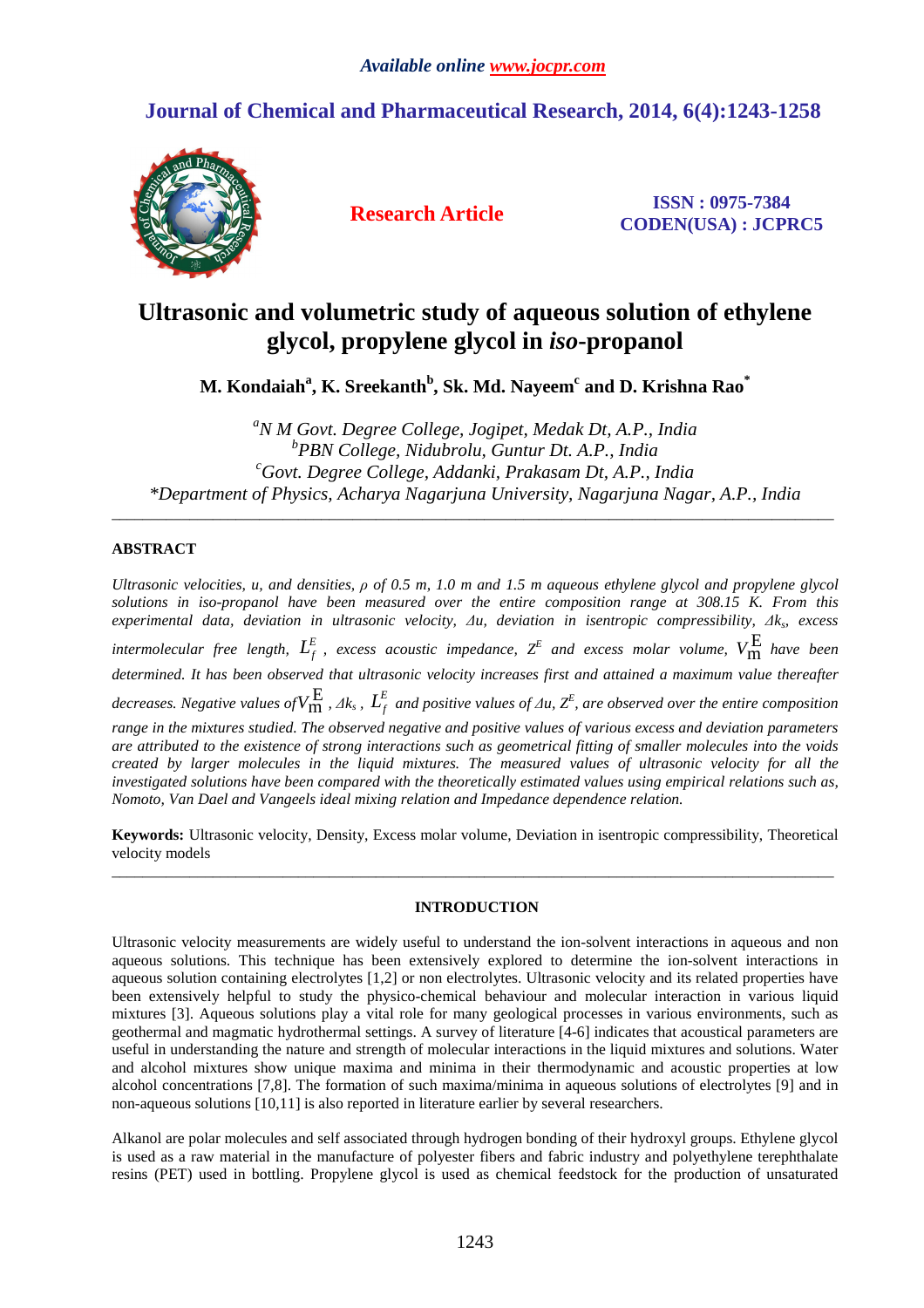polyester resins. The vast majority of *iso*-propanol is used as a solvent for coatings or for industrial processes especially in pharmaceutical applications. It is also used widely as a solvent and as a cleaning fluid, especially for dissolving oils.

*\_\_\_\_\_\_\_\_\_\_\_\_\_\_\_\_\_\_\_\_\_\_\_\_\_\_\_\_\_\_\_\_\_\_\_\_\_\_\_\_\_\_\_\_\_\_\_\_\_\_\_\_\_\_\_\_\_\_\_\_\_\_\_\_\_\_\_\_\_\_\_\_\_\_\_\_\_\_*

Ultrasonic and thermodynamic studies of aqueous non electrolyte solutions of 0.5 m, 1.0 m and 1.5 m ethylene glycol/propylene glycol (non-electrolytes) in *iso*-propanol are presented in this work. Literature survey reveals that, Sakurai [12] reported the partial molar volumes of ethylene glycol and water solutions at multi temperatures 15, 25, 35 and 45<sup>0</sup>C. Speeds of sound and viscosities in aqueous poly (ethylene glycol) solutions at 303.15 K and 308.15 K were presented by Pal and Singh [13]. Kanhekar *et al* [14] studied the thermodynamic properties in aqueous solution of glycine at different temperatures. Molecular inter ionic interaction studies of divalent transition metal sulphates in aqueous ethylene glycol at different temperatures were studied by Thirumaran and Sathish [15]. Peiming *et al* [16] studied the thermodynamic sand transport properties of ethylene glycol and its mixtures with water and electrolytes. Zafarani-Moattar *et al* [17] reported the volumetric and transport properties of glycol + water solutions.

Deviation/excess properties such as deviation in ultrasonic velocity, Δu, deviation in isentropic compressibility, Δk<sub>s</sub>, excess intermolecular free length,  $L_f^E$ , excess acoustic impedance,  $Z^E$  and excess molar volume,  $V_{m}^E$  have been computed from the experimental results of ultrasonic velocity (u) and density (ρ) and are discussed in terms of molecular interactions in the present investigated solutions.

#### **EXPERIMENTAL SECTION**

Ethylene glycol (EG), propylene glycol (PG) and *iso*-propanol (IPA) used in the present study were the AR grade products from LOBA Chemicals, India and were purified by standard methods described in the literature [18,19] The mass fraction purity of liquids obtained is  $> 0.995$ . Before use, the chemicals were stored over 0.4 nm molecular sieves approximately for 72 h to remove water content and degassed.

The solutions of aqueous ethylene glycol and aqueous propylene glycol of 0.5 m, 1.0 m and 1.5 m (molality) are prepared using triply distilled deionised water. These solutions, in turn, are used to prepare liquid mixture with *iso*propanol so that its entire range of composition is covered (0 to 100% of *iso*-propanol). Mixtures are prepared by mass in air tight bottles. The mass measurements are performed with a METTLER TOLEDO (Switzerland make) ABB5-S/FACT digital balance with an accuracy  $\pm$  0.01 mg. Ultrasonic velocities and densities of pure liquids and solutions are determined using a multi-frequency ultrasonic interferometer (M-82 Model) at a fixed frequency of 2MHz and 5 cm<sup>3</sup> two stem double walled Parker & Parker type pyknometer [20] respectively. The detailed description of measurement of ultrasonic velocity and density are discussed in our previous papers [21-23]. The ultrasonic velocities and densities of pure liquids in this investigation at temperature of 308.15 K are compiled in Table 1 together with the literature data [24-29] available. These results are found to be good agreement with reported data.

|  |  |  |  | Table 1 Comparison of ultrasonic velocities (u) and densities (p) of pure liquids with literature data at 308.15 K |
|--|--|--|--|--------------------------------------------------------------------------------------------------------------------|
|--|--|--|--|--------------------------------------------------------------------------------------------------------------------|

| Component       | $\mathbf{u}/\mathbf{m}$ .s <sup>-1</sup> |              | $\rho$ / kg.m <sup>-3</sup> |                            |  |
|-----------------|------------------------------------------|--------------|-----------------------------|----------------------------|--|
|                 | <b>Present work</b>                      | Literature   | <b>Present work</b>         | Literature                 |  |
| Water           | 1520.22                                  | 1519.36 [24] | 994.06                      | 994.10 [25]                |  |
| Ethylene glycol | 1632.20                                  | 1632.10 [26] | 1102.60                     | 1102.90 [26]               |  |
| Iso-propanol    | 1107.80                                  | 1105.90 [27] | 771.66                      | 772.20 [28]<br>772.88 [29] |  |

#### **RESULTS AND DISCUSSION**

The variation of ultrasonic velocity and density with mole fraction of *iso*-propanol in aqueous ethylene glycol and propylene glycol is presented in Tables 2 and 3 respectively. The variation of ultrasonic velocity with mole fraction of *iso*-propanol in aqueous ethylene glycol and propylene glycol is shown in figures 1a and 1b respectively. From these graphs ultrasonic velocity shows a clear maximum at about 0.1 mole fraction of *iso*-propanol in both the systems and at all molalities (0.5 m, 1.0 m and 1.5 m). Water and ethylene glycol/propylene glycol are both associated through hydrogen bonding. When these glycols are added to water, hydrogen bonding association takes place between glycols and water molecules. This leads to the increase of open structures in the solution as diol acts as a structure maker.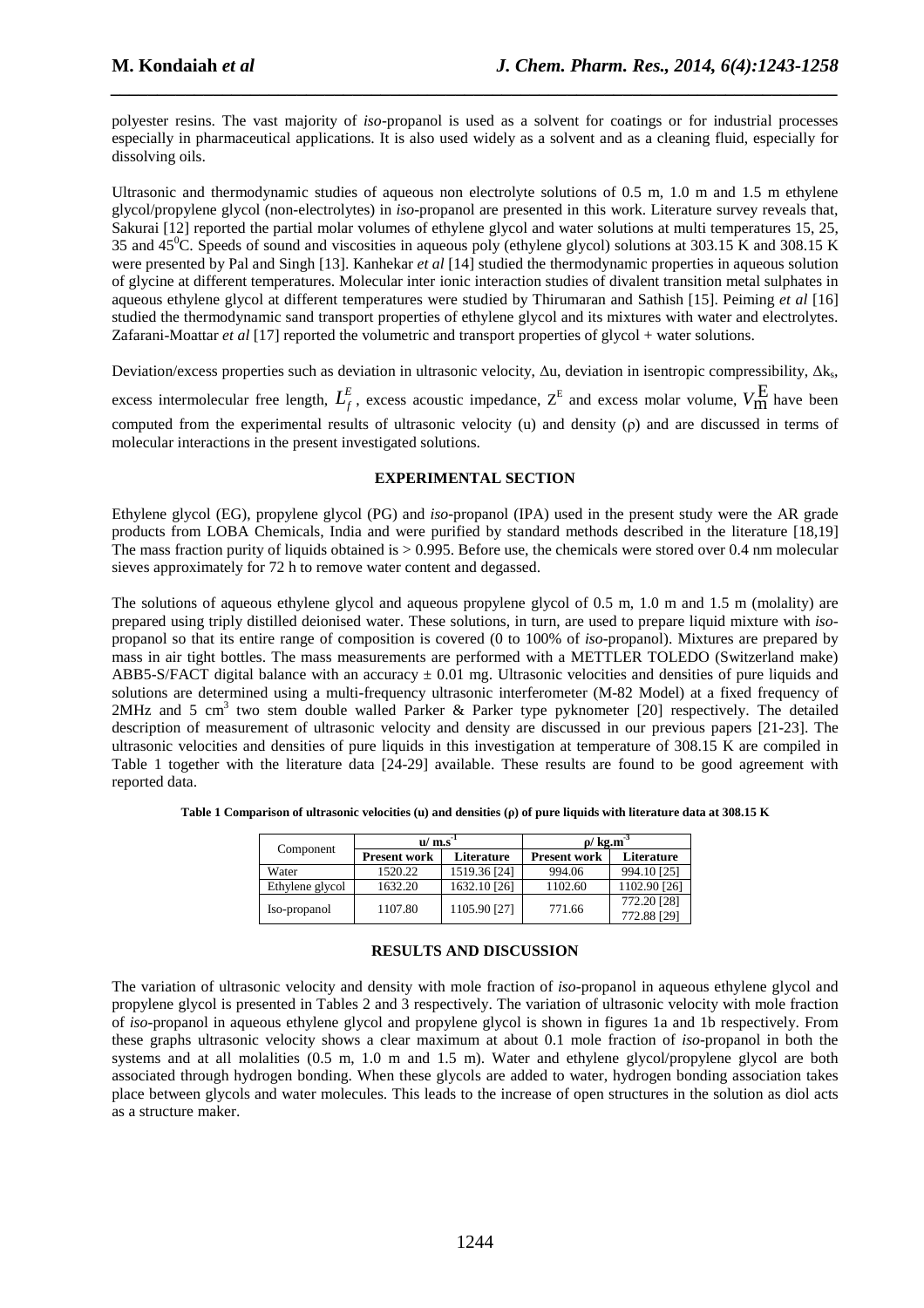| X                             | Ф      | $\overline{\mathbf{u}/\mathbf{m}.\mathbf{s}^{\text{-}1}}$ | $\rho$ /kg.m <sup>-3</sup> |  |  |  |  |
|-------------------------------|--------|-----------------------------------------------------------|----------------------------|--|--|--|--|
| 0.5 m aqueous ethylene glycol |        |                                                           |                            |  |  |  |  |
| 0.0000                        | 0.0000 | 1539.87                                                   | 999.00                     |  |  |  |  |
| 0.0560                        | 0.0554 | 1586.80                                                   | 985.41                     |  |  |  |  |
| 0.1186                        | 0.1164 | 1614.00                                                   | 970.14                     |  |  |  |  |
| 0.1811                        | 0.1765 | 1589.87                                                   | 954.87                     |  |  |  |  |
| 0.2606                        | 0.2530 | 1538.68                                                   | 933.86                     |  |  |  |  |
| 0.3402                        | 0.3299 | 1480.07                                                   | 912.82                     |  |  |  |  |
| 0.4604                        | 0.4465 | 1400.24                                                   | 876.64                     |  |  |  |  |
| 0.5399                        | 0.5238 | 1353.67                                                   | 866.78                     |  |  |  |  |
| 0.6793                        | 0.6609 | 1293.05                                                   | 838.82                     |  |  |  |  |
| 0.8212                        | 0.8040 | 1170.33                                                   | 811.58                     |  |  |  |  |
| 1.0000                        | 1.0000 | 1107.80                                                   | 771.66                     |  |  |  |  |
|                               |        | 1.0 m aqueous ethylene glycol                             |                            |  |  |  |  |
| 0.0000                        | 0.0000 | 1547.40                                                   | 1003.32                    |  |  |  |  |
| 0.0477                        | 0.0472 | 1592.80                                                   | 993.08                     |  |  |  |  |
| 0.1148                        | 0.1125 | 1602.24                                                   | 976.34                     |  |  |  |  |
| 0.1816                        | 0.1767 | 1576.00                                                   | 959.37                     |  |  |  |  |
| 0.2634                        | 0.2559 | 1526.60                                                   | 934.25                     |  |  |  |  |
| 0.3433                        | 0.3332 | 1457.87                                                   | 913.13                     |  |  |  |  |
| 0.4416                        | 0.4289 | 1386.60                                                   | 888.44                     |  |  |  |  |
| 0.5404                        | 0.5255 | 1339.93                                                   | 865.84                     |  |  |  |  |
| 0.6746                        | 0.6591 | 1286.40                                                   | 836.80                     |  |  |  |  |
| 0.8198                        | 0.8071 | 1171.60                                                   | 807.67                     |  |  |  |  |
| 1.0000                        | 1.0000 | 1107.80                                                   | 771.66                     |  |  |  |  |
|                               |        | 1.5 m aqueous ethylene glycol                             |                            |  |  |  |  |
| 0.0000                        | 0.0000 | 1553.80                                                   | 1005.00                    |  |  |  |  |
| 0.0540                        | 0.0533 | 1600.60                                                   | 993.58                     |  |  |  |  |
| 0.1186                        | 0.1162 | 1610.80                                                   | 976.34                     |  |  |  |  |
| 0.1828                        | 0.1779 | 1572.60                                                   | 959.98                     |  |  |  |  |
| 0.2486                        | 0.2415 | 1522.42                                                   | 940.62                     |  |  |  |  |
| 0.3162                        | 0.3073 | 1441.80                                                   | 920.05                     |  |  |  |  |
| 0.4468                        | 0.4354 | 1365.68                                                   | 877.86                     |  |  |  |  |
| 0.5401                        | 0.5273 | 1326.13                                                   | 862.96                     |  |  |  |  |
| 0.6723                        | 0.6586 | 1280.80                                                   | 835.34                     |  |  |  |  |
| 0.8222                        | 0.8124 | 1162.00                                                   | 804.52                     |  |  |  |  |
| 1.0000                        | 1.0000 | 1107.80                                                   | 771.66                     |  |  |  |  |

**Table 2 Experimental values of ultrasonic velocities (u) and densities (ρ) with mole fraction/volume fraction of** *iso***-propanol, x or Φ in aqueous ethylene glycol solution at 308.15 K** 

*\_\_\_\_\_\_\_\_\_\_\_\_\_\_\_\_\_\_\_\_\_\_\_\_\_\_\_\_\_\_\_\_\_\_\_\_\_\_\_\_\_\_\_\_\_\_\_\_\_\_\_\_\_\_\_\_\_\_\_\_\_\_\_\_\_\_\_\_\_\_\_\_\_\_\_\_\_\_*

In the mixtures of *iso*-propanol and aqueous ethylene glycol/propylene glycol, velocity maximum is observed in the low concentration region of *iso*-propanol. The origin of maximum in the low concentration region of *iso*-propanol is due to long-range order in water giving rise to hydrogen bonded structure [30]. Such a structure has many cavities and these cavities can accommodate solute molecules (in this case *iso*-propanol molecule). This is further favoured by the large difference in molar volume between the components of the solution. As *iso*-propanol is added to the aqueous glycols, *iso*-propanol molecules go on occupying the cavities in the water molecular aggregates (open structures) and water + glycol structures. This gives rise to a denser packing of molecules resulting in increase of ultrasonic velocity of solutions. This process continues till all cavities are filled. Further adding of *iso*-propanol to aqueous ethylene/propylene glycol molecules increases the unassociated monomer structures in the solution. There is also some possibility of *iso*-propanol molecules disrupting the hydrogen bonding between the water-ethylene glycol/propylene glycol molecules resulting in unassociated ethylene glycol/propylene glycol molecules in the solution. Thus, the structure of solution becomes more and more loosely packed by increasing the concentration of *iso*-propanol molecules. Hence the ultrasonic velocity in the solution decreases. In the case of mixtures of *iso*propanol and 1.5 m aqueous ethylene/propylene glycol, the variation of ultrasonic velocity suggests that by adding *iso*-propanol the structure of solution is becoming more and more loosely packed. This in turn indicates that molecular interactions resulting in disruption of open structures and water + ethylene/propylene glycol aggregates dominate other structure making tendencies.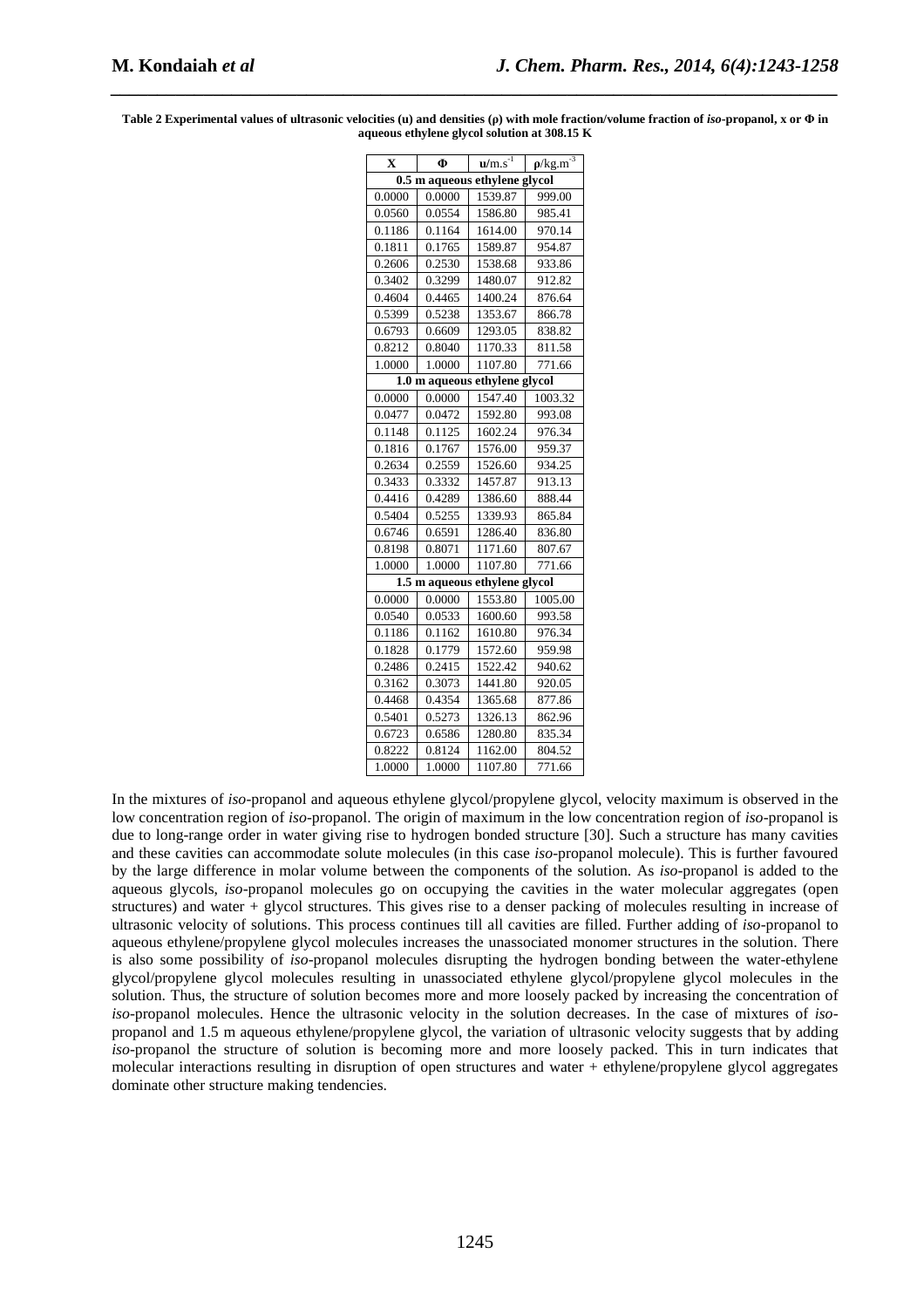**Table 3 Experimental values of ultrasonic velocities (u) and densities (ρ) with mole fraction/volume fraction of** *iso***-propanol, x or Φ in aqueous propylene glycol solution at 308.15 K** 

| $\mathbf X$ | Ф      | $\overline{\mathbf{u}/\mathbf{m}}$ .s <sup>-1</sup> | $\rho$ /kg.m <sup>-3</sup> |
|-------------|--------|-----------------------------------------------------|----------------------------|
|             |        | 0.5 m aqueous propylene glycol                      |                            |
| 0.0000      | 0.0000 | 1542.40                                             | 997.63                     |
| 0.0635      | 0.0629 | 1590.60                                             | 984.64                     |
| 0.1314      | 0.1286 | 1614.47                                             | 972.83                     |
| 0.2092      | 0.2019 | 1572.33                                             | 962.44                     |
| 0.2996      | 0.2839 | 1510.42                                             | 940.22                     |
| 0.3904      | 0.3682 | 1440.70                                             | 934.58                     |
| 0.4948      | 0.4712 | 1364.04                                             | 898.24                     |
| 0.5966      | 0.5754 | 1301.47                                             | 868.20                     |
| 0.7442      | 0.7274 | 1228.82                                             | 823.62                     |
| 0.8345      | 0.8218 | 1186.33                                             | 808.22                     |
| 1.0000      | 1.0000 | 1107.80                                             | 771.66                     |
|             |        | 1.0 m aqueous propylene glycol                      |                            |
| 0.0000      | 0.0000 | 1560.67                                             | 999.63                     |
| 0.0677      | 0.0670 | 1607.93                                             | 985.83                     |
| 0.1287      | 0.1263 | 1617.93                                             | 973.12                     |
| 0.2078      | 0.2027 | 1569.40                                             | 953.89                     |
| 0.2986      | 0.2894 | 1502.64                                             | 932.65                     |
| 0.3762      | 0.3645 | 1443.73                                             | 914.30                     |
| 0.4822      | 0.4679 | 1366.34                                             | 887.42                     |
| 0.5860      | 0.5704 | 1306.40                                             | 862.81                     |
| 0.7268      | 0.7117 | 1238.42                                             | 827.65                     |
| 0.8477      | 0.8357 | 1180.00                                             | 805.41                     |
| 1.0000      | 1.0000 | 1107.80                                             | 771.66                     |
|             |        | 1.5 m aqueous propylene glycol                      |                            |
| 0.0000      | 0.0000 | 1575.07                                             | 1001.26                    |
| 0.0643      | 0.0636 | 1618.40                                             | 988.59                     |
| 0.1310      | 0.1283 | 1621.20                                             | 975.58                     |
| 0.2049      | 0.1995 | 1569.25                                             | 957.91                     |
| 0.2934      | 0.2854 | 1490.24                                             | 932.56                     |
| 0.3811      | 0.3707 | 1426.64                                             | 910.06                     |
| 0.4862      | 0.4728 | 1359.78                                             | 884.64                     |
| 0.5802      | 0.5663 | 1304.60                                             | 862.09                     |
| 0.7104      | 0.6978 | 1240.46                                             | 836.46                     |
| 0.8402      | 0.8323 | 1183.80                                             | 802.87                     |
| 1.0000      | 1.0000 | 1107.80                                             | 771.66                     |



Fig. 1a Variation of ultrasonic velocity (u) in the mixtures of *iso*-propanol with aqueous ethylene glycol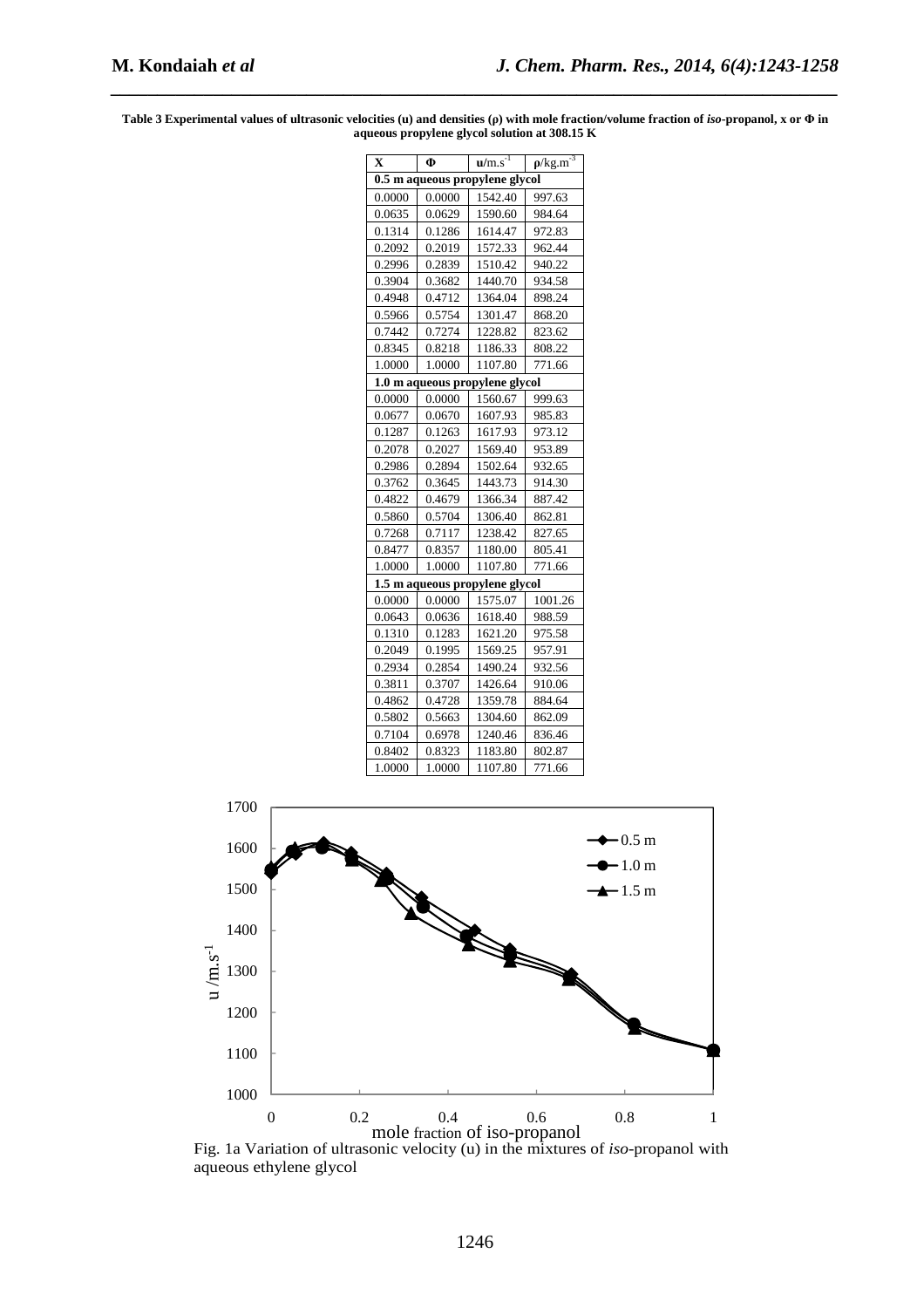

Fig. 1b Variation of ultrasonic velocity (u) in the mixtures of *iso*-propanol with aqueous propylene glycol

Study of deviation/excess properties plays an important role in the study of molecular interactions. These deviation/excess properties are presented in Tables 4 and 5 for both the systems. The variation of deviation in ultrasonic velocity for both the systems is presented in figures 2a and 2b.

**Table 4 Calculated properties of deviation in ultrasonic velocity, ∆u, deviation in isentropic compressibility, ∆ks, excess intermolecular**  free length,  $L_f^E$  , excess acoustic impedance,  $z^E$  and excess molar volume,  $V_{\rm IM}^E$  with mole fraction, x of *iso*-propanol (x) in aqueous

| ethylene glycol solution at T = 308.15 K |  |  |  |
|------------------------------------------|--|--|--|
|------------------------------------------|--|--|--|

| $\mathbf x$                   | $\Delta u/$<br>$\mathbf{m}.\mathbf{s}^{-1}$ | $\Delta$ ks/<br>$10^{-10}Pa^{-1}$ | $\mathrm{L}^E_{\mathrm{f}}$ ,<br>$\mathbf{Z}^{\mathrm{E}}$ /<br>$10^6$ kg.m <sup>-2</sup> .s <sup>-1</sup> |           | $V_m^{\rm E}$ /                             |  |  |  |
|-------------------------------|---------------------------------------------|-----------------------------------|------------------------------------------------------------------------------------------------------------|-----------|---------------------------------------------|--|--|--|
|                               |                                             |                                   | $10^{-10}$ m                                                                                               |           | $10^{-5}$ m <sup>3</sup> .mol <sup>-1</sup> |  |  |  |
| 0.5 m aqueous ethylene glycol |                                             |                                   |                                                                                                            |           |                                             |  |  |  |
| 0.0000                        | 0.00                                        | 0.0000                            | 0.0000                                                                                                     | 0.0000    | 0.0000                                      |  |  |  |
| 0.0560                        | 71.13                                       | $-0.5423$                         | $-0.0239$                                                                                                  | 0.0636    | $-0.0425$                                   |  |  |  |
| 0.1186                        | 125.37                                      | $-1.0023$                         | $-0.0434$                                                                                                  | 0.1086    | $-0.0840$                                   |  |  |  |
| 0.1811                        | 128.25                                      | $-1.1970$                         | $-0.0493$                                                                                                  | 0.1036    | $-0.1190$                                   |  |  |  |
| 0.2606                        | 111.41                                      | $-1.3021$                         | $-0.0501$                                                                                                  | 0.0767    | $-0.1457$                                   |  |  |  |
| 0.3402                        | 87.19                                       | $-1.3115$                         | $-0.0471$                                                                                                  | 0.0453    | $-0.1599$                                   |  |  |  |
| 0.4604                        | 59.30                                       | $-1.2335$                         | $-0.0404$                                                                                                  | 0.0039    | $-0.1740$                                   |  |  |  |
| 0.5399                        | 47.07                                       | $-1.2454$                         | $-0.0399$                                                                                                  | 0.0041    | $-0.1801$                                   |  |  |  |
| 0.6793                        | 46.69                                       | $-1.2802$                         | $-0.0411$                                                                                                  | 0.0106    | $-0.1778$                                   |  |  |  |
| 0.8212                        | $-14.72$                                    | $-0.3214$                         | $-0.0077$                                                                                                  | $-0.0272$ | $-0.1487$                                   |  |  |  |
| 1.0000                        | 0.00                                        | 0.0000                            | 0.0000                                                                                                     | 0.0000    | 0.0000                                      |  |  |  |
|                               |                                             |                                   | 1.0. m aqueous ethylene glycol                                                                             |           |                                             |  |  |  |
| 0.0000                        | 0.00                                        | 0.0000                            | 0.0000                                                                                                     | 0.0000    | 0.0000                                      |  |  |  |
| 0.0477                        | 66.37                                       | $-0.4953$                         | $-0.0221$                                                                                                  | 0.0626    | $-0.0436$                                   |  |  |  |
| 0.1148                        | 105.31                                      | $-0.8925$                         | $-0.0381$                                                                                                  | 0.0919    | $-0.0902$                                   |  |  |  |
| 0.1816                        | 108.43                                      | $-1.0962$                         | $-0.0443$                                                                                                  | 0.0862    | $-0.1272$                                   |  |  |  |
| 0.2634                        | 94.99                                       | $-1.2066$                         | $-0.0452$                                                                                                  | 0.0575    | $-0.1414$                                   |  |  |  |
| 0.3433                        | 61.38                                       | $-1.1414$                         | $-0.0389$                                                                                                  | 0.0182    | $-0.1552$                                   |  |  |  |
| 0.4416                        | 33.33                                       | $-1.0520$                         | $-0.0324$                                                                                                  | $-0.0125$ | $-0.1632$                                   |  |  |  |
| 0.5404                        | 30.09                                       | $-1.0915$                         | $-0.0330$                                                                                                  | $-0.0153$ | $-0.1665$                                   |  |  |  |
| 0.6746                        | 35.55                                       | $-1.1574$                         | $-0.0354$                                                                                                  | $-0.0054$ | $-0.1505$                                   |  |  |  |
| 0.8198                        | $-15.42$                                    | $-0.3057$                         | $-0.0060$                                                                                                  | $-0.0343$ | $-0.1102$                                   |  |  |  |
| 1.0000                        | 0.00                                        | 0.0000                            | 0.0000                                                                                                     | 0.0000    | 0.0000                                      |  |  |  |
|                               |                                             |                                   | 1.5 m aqueous ethylene glycol                                                                              |           |                                             |  |  |  |
| 0.0000                        | 0.00                                        | 0.0000                            | 0.0000                                                                                                     | 0.0000    | 0.0000                                      |  |  |  |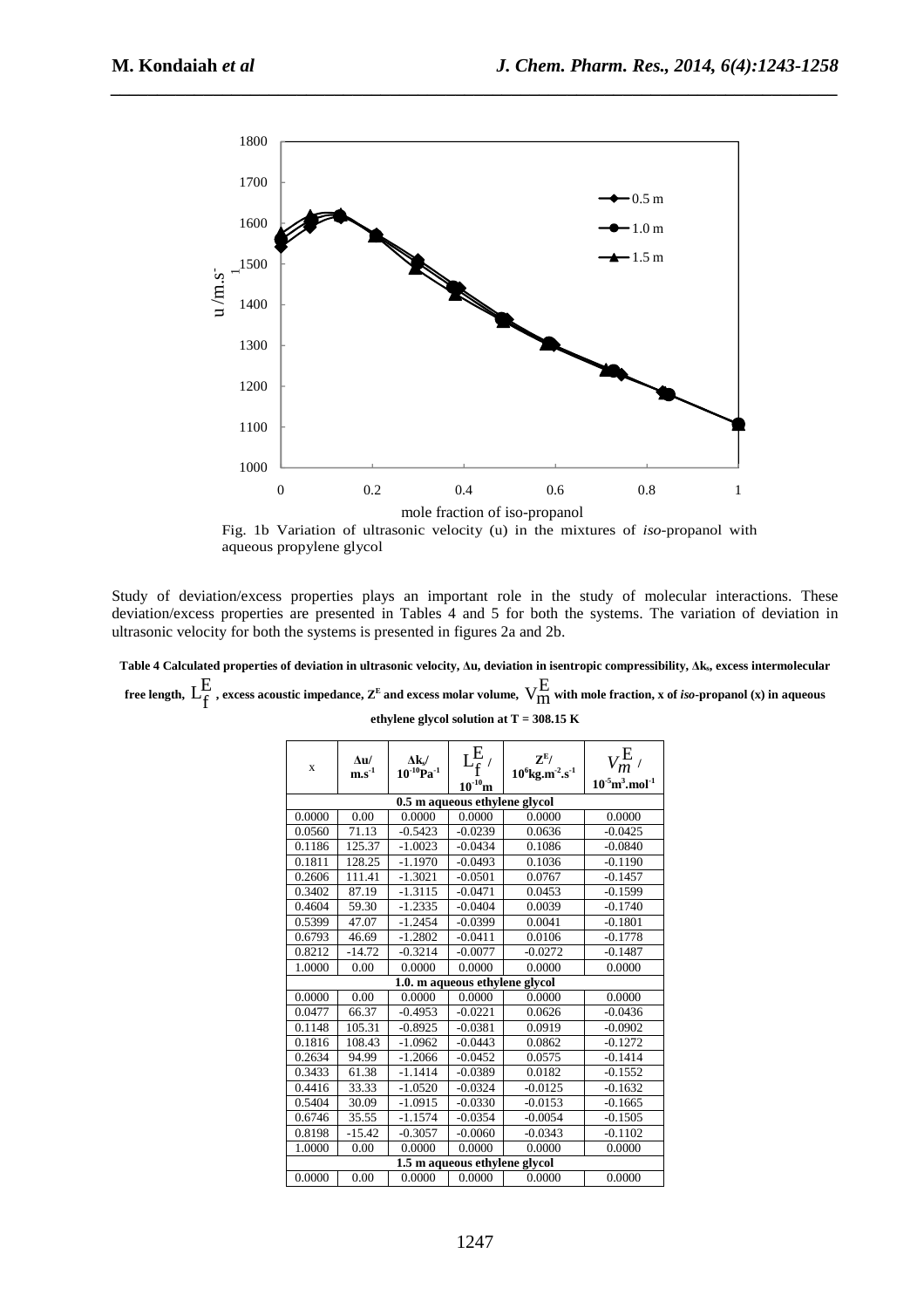| 0.0540 | 70.88    | $-0.5360$ | $-0.0239$ | 0.0669    | $-0.0507$ |
|--------|----------|-----------|-----------|-----------|-----------|
| 0.1186 | 109.90   | $-0.9221$ | $-0.0394$ | 0.0949    | $-0.0909$ |
| 0.1828 | 100.33   | $-1.0546$ | $-0.0421$ | 0.0773    | $-0.1264$ |
| 0.2486 | 79.50    | $-1.0894$ | $-0.0402$ | 0.0461    | $-0.1408$ |
| 0.3162 | 29.03    | $-0.8714$ | $-0.0271$ | $-0.0116$ | $-0.1456$ |
| 0.4468 | 11.15    | $-0.8169$ | $-0.0217$ | $-0.0469$ | $-0.1445$ |
| 0.5401 | 13.21    | $-0.9270$ | $-0.0255$ | $-0.0355$ | $-0.1433$ |
| 0.6723 | 26.85    | $-1.0642$ | $-0.0312$ | $-0.0165$ | $-0.1337$ |
| 0.8222 | $-25.10$ | $-0.1463$ | 0.0002    | $-0.0456$ | $-0.0848$ |
| 1.0000 | 0.00     | 0.0000    | 0.0000    | 0.0000    | 0.0000    |

**Table 5 Calculated properties of deviation in ultrasonic velocity, ∆u, deviation in isentropic compressibility, ∆ks, excess intermolecular**  free length,  $L_f^E$  , excess acoustic impedance,  $z^E$  and excess molar volume,  $V_{\rm IM}^E$  with mole fraction, x of *iso-*propanol (x) in aqueous

|  |  | propylene glycol solution at T = 308.15 $\rm K$ |  |  |
|--|--|-------------------------------------------------|--|--|
|  |  |                                                 |  |  |

| x                              | $\Delta u/$<br>$\mathbf{m}.\mathbf{s}^{\text{-}1}$ | $\Delta k_s/$<br>$10^{-10}$ Pa <sup>-1</sup> | $10^{-10}$ m | $\mathbf{Z}^{\mathrm{E}}$ /<br>$10^6$ kg.m <sup>-2</sup> .s <sup>-1</sup> | $V_m^{\rm E}$<br>$10^{-5}$ m <sup>3</sup> .mol <sup>-1</sup> |  |  |  |
|--------------------------------|----------------------------------------------------|----------------------------------------------|--------------|---------------------------------------------------------------------------|--------------------------------------------------------------|--|--|--|
|                                |                                                    | 0.5 m aqueous propylene glycol               |              |                                                                           |                                                              |  |  |  |
| 0.0000                         | 0.00                                               | 0.0000                                       | 0.0000       | 0.0000                                                                    | 0.0000                                                       |  |  |  |
| 0.0635                         | 75.80                                              | $-0.5984$                                    | $-0.0262$    | 0.0709                                                                    | $-0.0487$                                                    |  |  |  |
| 0.1314                         | 129.18                                             | $-1.0858$                                    | $-0.0469$    | 0.1218                                                                    | $-0.1072$                                                    |  |  |  |
| 0.2092                         | 120.85                                             | $-1.2919$                                    | $-0.0530$    | 0.1176                                                                    | $-0.1866$                                                    |  |  |  |
| 0.2996                         | 98.23                                              | $-1.3531$                                    | $-0.0528$    | 0.0863                                                                    | $-0.2954$                                                    |  |  |  |
| 0.3904                         | 67.97                                              | $-1.3950$                                    | $-0.0523$    | 0.0747                                                                    | $-0.3361$                                                    |  |  |  |
| 0.4948                         | 36.68                                              | $-1.2203$                                    | $-0.0417$    | 0.0249                                                                    | $-0.2971$                                                    |  |  |  |
| 0.5966                         | 18.35                                              | $-1.0650$                                    | $-0.0333$    | $-0.0007$                                                                 | $-0.2332$                                                    |  |  |  |
| 0.7442                         | 9.85                                               | $-0.7889$                                    | $-0.0226$    | $-0.0177$                                                                 | $-0.1585$                                                    |  |  |  |
| 0.8345                         | 6.60                                               | $-0.6374$                                    | $-0.0181$    | $-0.0092$                                                                 | $-0.1112$                                                    |  |  |  |
| 1.0000                         | 0.00                                               | 0.0000                                       | 0.0000       | 0.0000                                                                    | 0.0000                                                       |  |  |  |
| 1.0 m aqueous propylene glycol |                                                    |                                              |              |                                                                           |                                                              |  |  |  |
| 0.0000                         | 0.00                                               | 0.0000                                       | 0.0000       | 0.0000                                                                    | 0.0000                                                       |  |  |  |
| 0.0677                         | 77.92                                              | $-0.6160$                                    | $-0.0269$    | 0.0728                                                                    | $-0.0531$                                                    |  |  |  |
| 0.1287                         | 115.54                                             | $-0.9964$                                    | $-0.0424$    | 0.1051                                                                    | $-0.0958$                                                    |  |  |  |
| 0.2078                         | 102.84                                             | $-1.1587$                                    | $-0.0456$    | 0.0835                                                                    | $-0.1304$                                                    |  |  |  |
| 0.2986                         | 77.20                                              | $-1.2258$                                    | $-0.0445$    | 0.0519                                                                    | $-0.1735$                                                    |  |  |  |
| 0.3762                         | 53.43                                              | $-1.2117$                                    | $-0.0410$    | 0.0252                                                                    | $-0.1831$                                                    |  |  |  |
| 0.4822                         | 24.04                                              | $-1.0902$                                    | $-0.0334$    | $-0.0075$                                                                 | $-0.1835$                                                    |  |  |  |
| 0.5860                         | 11.11                                              | $-0.9967$                                    | $-0.0288$    | $-0.0196$                                                                 | $-0.1732$                                                    |  |  |  |
| 0.7268                         | 6.90                                               | $-0.8214$                                    | $-0.0228$    | $-0.0225$                                                                 | $-0.1447$                                                    |  |  |  |
| 0.8477                         | 3.23                                               | $-0.5825$                                    | $-0.0162$    | $-0.0118$                                                                 | $-0.1038$                                                    |  |  |  |
| 1.0000                         | 0.00                                               | 0.0000                                       | 0.0000       | 0.0000                                                                    | 0.0000                                                       |  |  |  |
|                                |                                                    | 1.5 m aqueous propylene glycol               |              |                                                                           |                                                              |  |  |  |
| 0.0000                         | 0.00                                               | 0.0000                                       | 0.0000       | 0.0000                                                                    | 0.0000                                                       |  |  |  |
| 0.0643                         | 73.38                                              | $-0.5794$                                    | $-0.0254$    | 0.0693                                                                    | $-0.0535$                                                    |  |  |  |
| 0.1310                         | 107.34                                             | $-0.9641$                                    | -0.0407      | 0.0991                                                                    | $-0.1058$                                                    |  |  |  |
| 0.2049                         | 89.92                                              | $-1.0900$                                    | $-0.0423$    | 0.0741                                                                    | $-0.1412$                                                    |  |  |  |
| 0.2934                         | 52.27                                              | $-1.0621$                                    | $-0.0364$    | 0.0246                                                                    | $-0.1535$                                                    |  |  |  |
| 0.3811                         | 29.65                                              | $-1.0491$                                    | $-0.0328$    | $-0.0035$                                                                 | $-0.1600$                                                    |  |  |  |
| 0.4862                         | 11.90                                              | $-1.0014$                                    | $-0.0290$    | $-0.0230$                                                                 | $-0.1713$                                                    |  |  |  |
| 0.5802                         | 0.64                                               | $-0.9105$                                    | $-0.0245$    | $-0.0333$                                                                 | $-0.1555$                                                    |  |  |  |
| 0.7104                         | $-2.66$                                            | $-0.8157$                                    | $-0.0214$    | $-0.0264$                                                                 | $-0.1218$                                                    |  |  |  |
| 0.8402                         | 1.33                                               | $-0.5761$                                    | $-0.0146$    | $-0.0198$                                                                 | $-0.0688$                                                    |  |  |  |
| 1.0000                         | 0.00                                               | 0.0000                                       | 0.0000       | 0.0000                                                                    | 0.0000                                                       |  |  |  |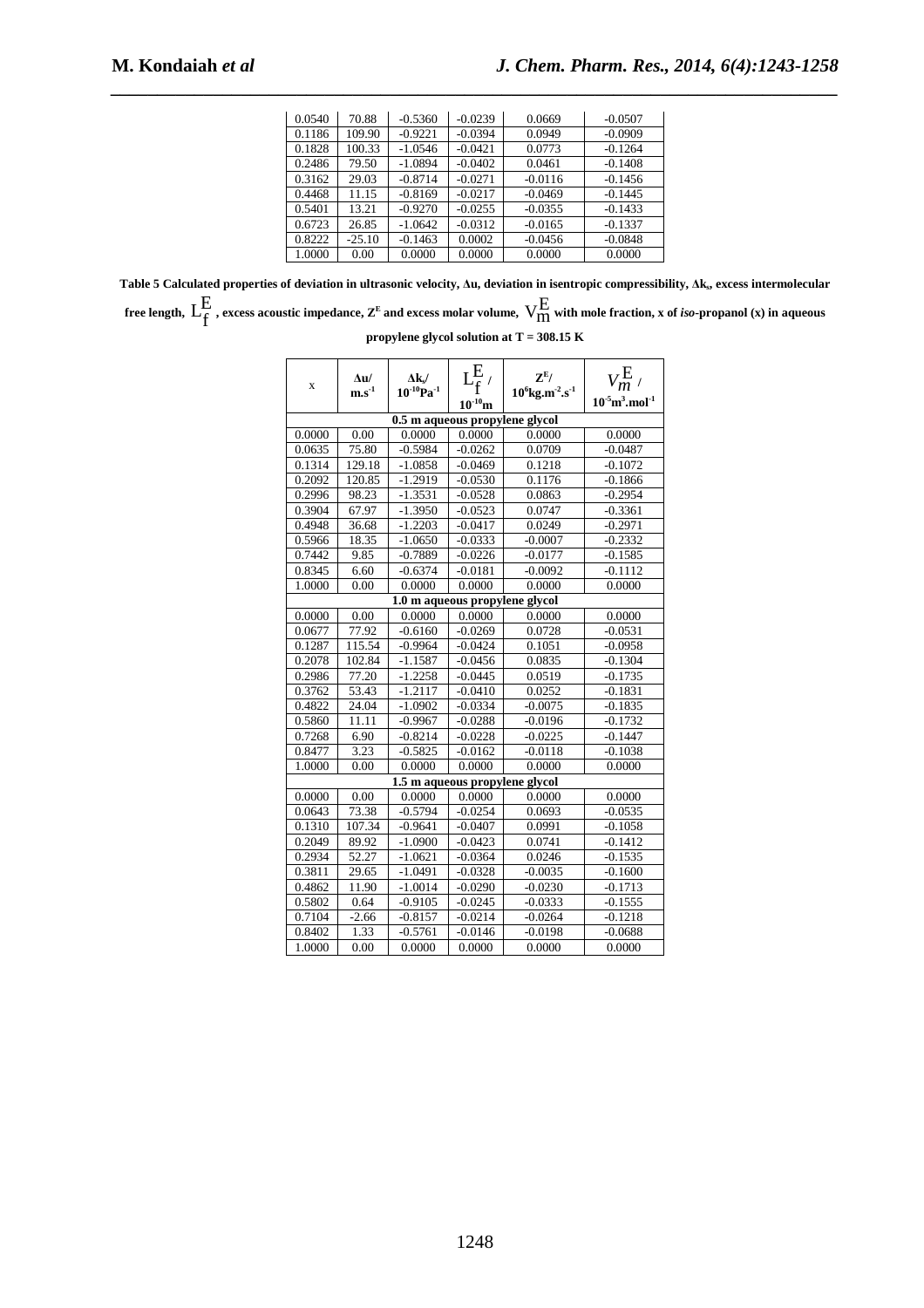

mole fraction of iso-propanol

Fig. 2a Variation of deviation in ultrasonic velocity (∆u) in the mixtures of *iso*propanol with aqueous ethylene glycol





From the above tables and figures it has been observed that deviation in ultrasonic velocity values are positive which indicate the strong interactions exist between the unlike molecules. The variation of deviation in isentropic compressibility with mole fraction of *iso*-propanol in aqueous ethylene glycol and aqueous propylene glycol are presented in figures 3a and 3b. The isentropic compressibility is a measure of ease with which the system can be compressed. The deviation in isentropic compressibility is negative over the entire composition range of mixtures investigated in the present study. The negative values of deviation in isentropic compressibility indicate that the liquid mixture is less compressible than the pure liquids forming the solution and molecules are more tightly bound in the liquid mixture than in pure liquids. Thus negative values of deviation in compressibility indicate strong specific interactions between component molecules.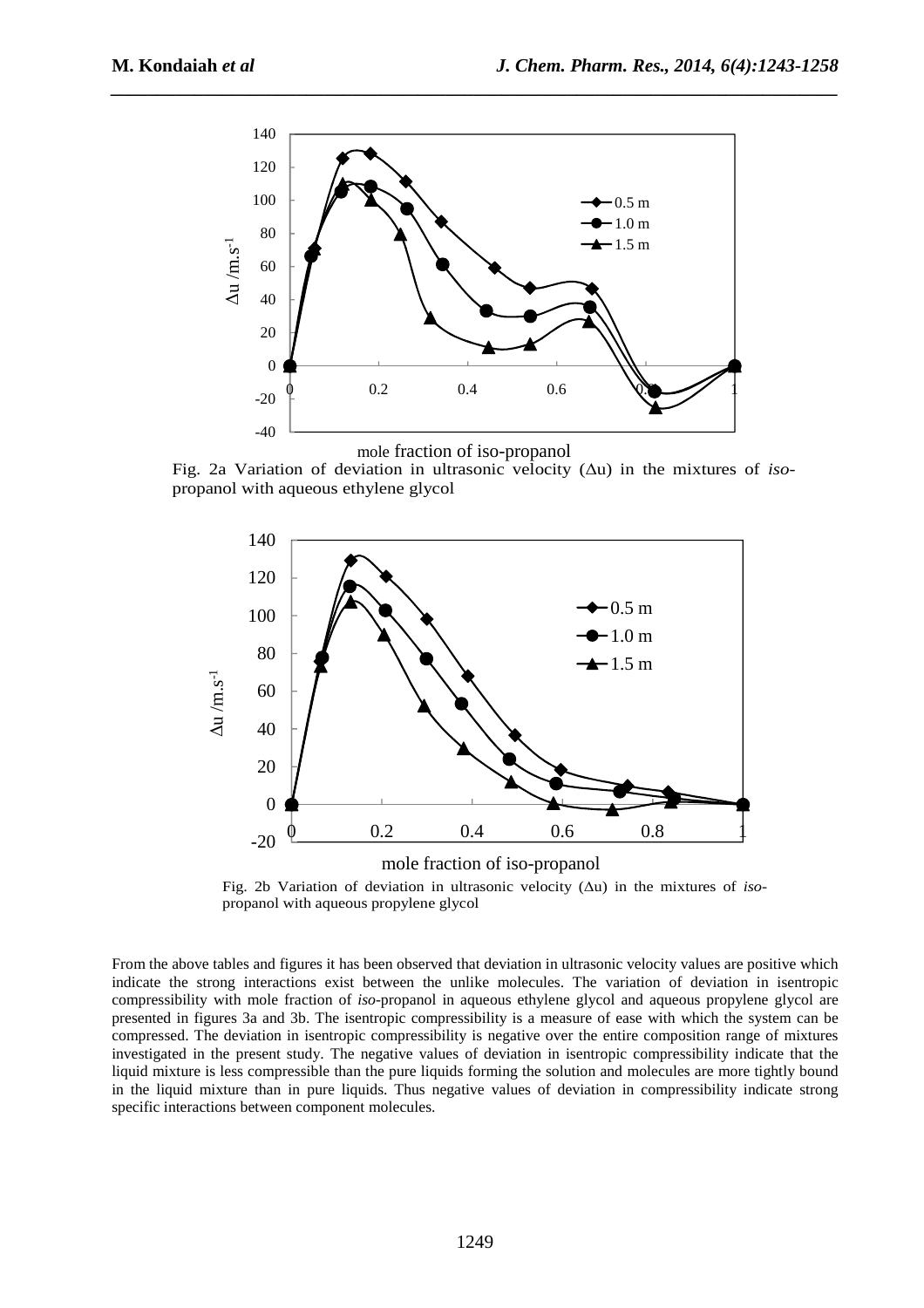

Fig. 3a Variation of deviation in isentropic compressibility  $(\Delta k_s)$  in the mixtures of *iso*-propanol with aqueous ethylene glycol



volume fraction of iso-propanol Fig. 3b Variation of deviation in isentropic compressibility  $(\Delta k_s)$  in the mixtures of *iso*-propanol with aqueous propylene glycol

The variation of excess free length is presented in figures 4a and 4b. From these figures it is observed excess free length data is negative over the entire range of composition investigated exhibiting a minimum. This indicates structural re-adjustment in the liquid mixtures towards a less compressible phase of fluid and closer packing of molecules [31-33]. This aspect further supports the variation of other excess parameters. The variation of excess specific acoustic impedance (from figures 5a and 5b) also supports the conclusions drawn from deviation in ultrasonic velocity.

Figures 6a and 6b represent respectively the variation of excess molar volume for the mixtures of *iso*-propanol + aqueous ethylene glycol/propylene glycol. These excess values are negative over the entire composition range of mixtures. This suggests that the component molecules are more close together in the liquid mixture than in the pure liquids forming the mixture, indicating that strong attractive interactions between component molecules such as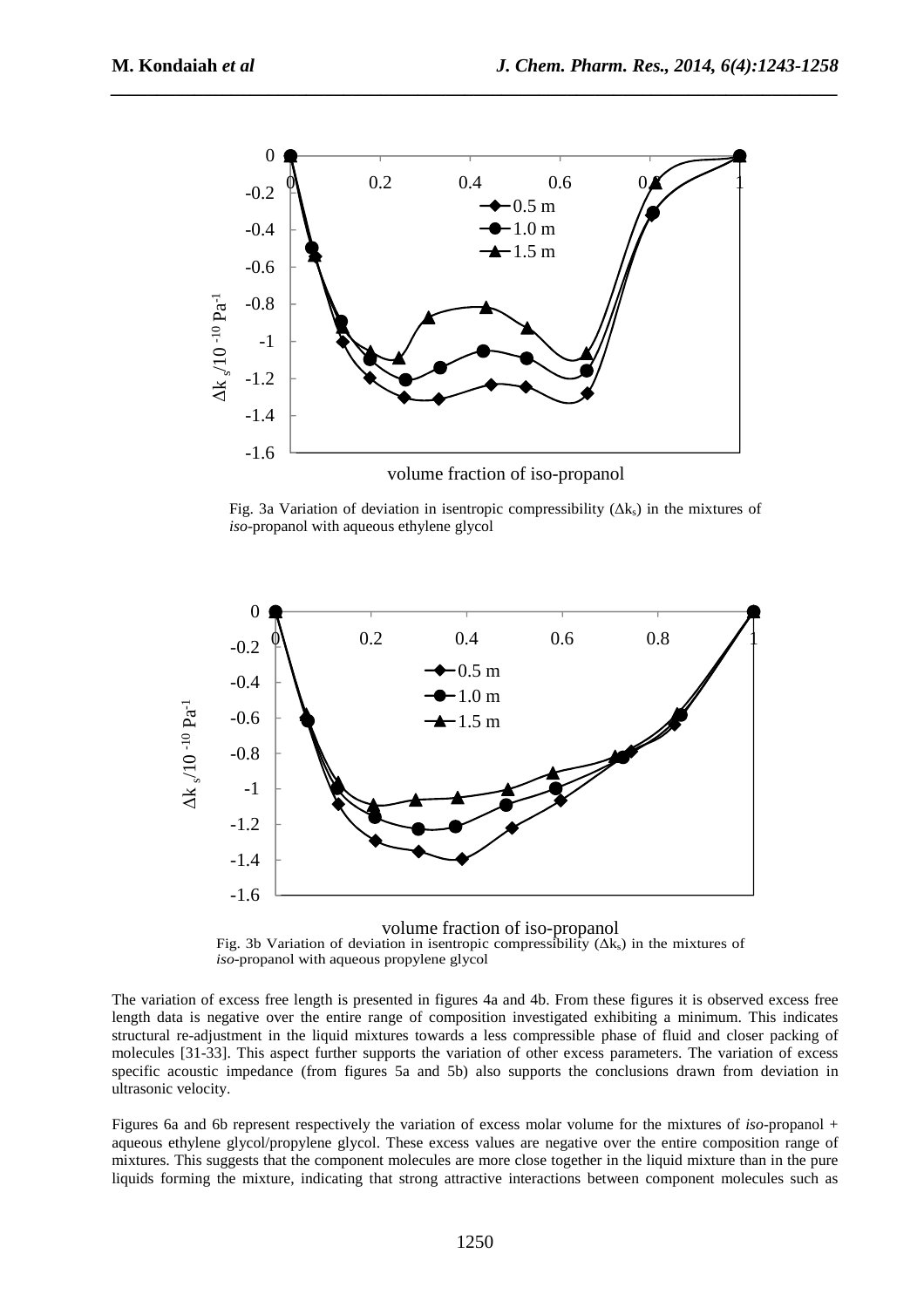hydrogen bonding, dipole-dipole interactions. The geometrical fitting/interstitial accommodation of smaller molecules in the voids created by bigger molecules also favourable for the observed negative excess molar volume data [34,35].







Fig. 4b Variation of excess intermolecular free length  $(L_f^E)$  in the mixtures of *iso*propanol with aqueous propylene glycol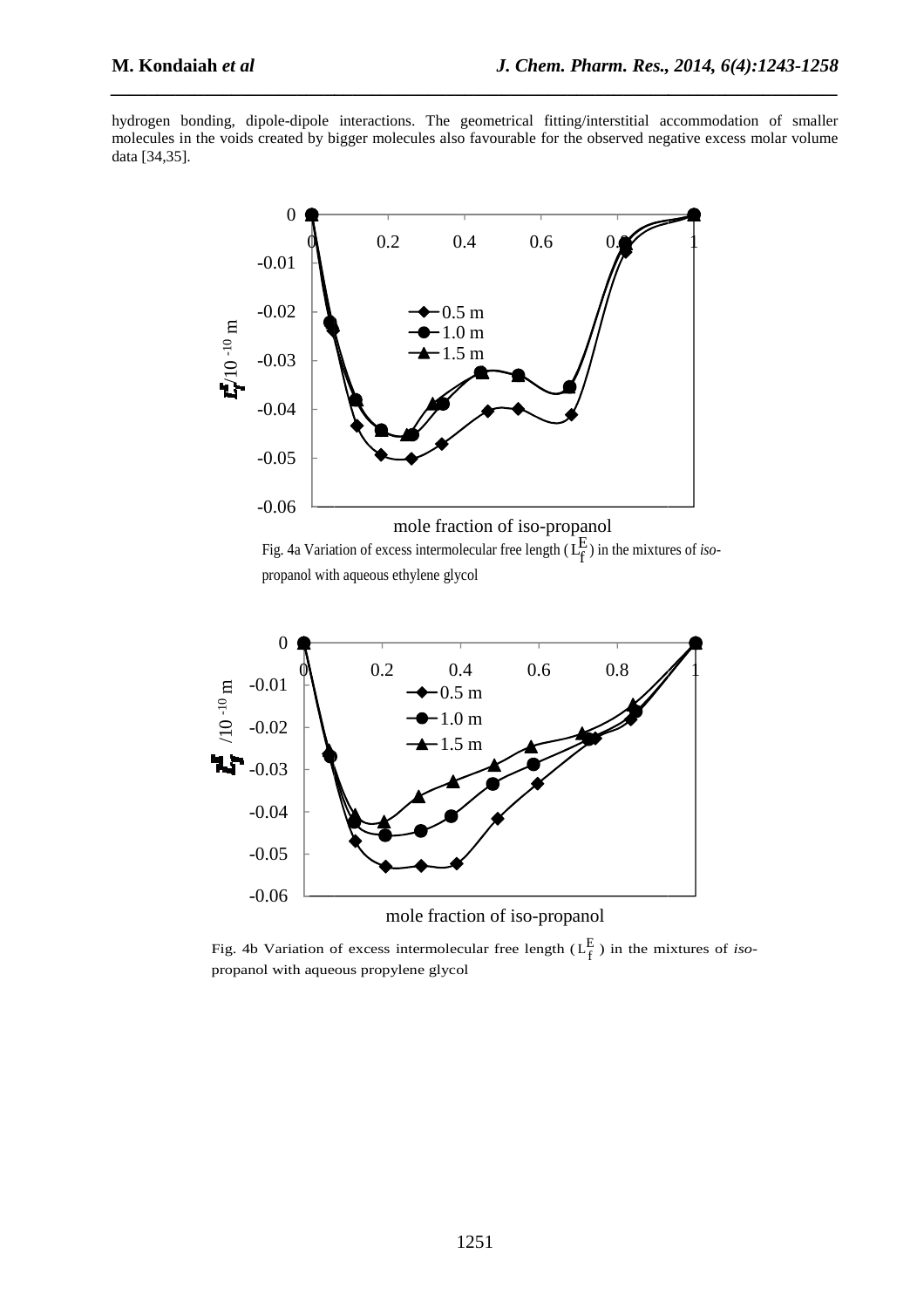

Fig. 5a Variation of excess acoustic impedance  $(Z^E)$  in the mixtures of *iso*-propanol with aqueous ethylene glycol



Fig. 5b Variation of excess acoustic impedance  $(Z^E)$  in the mixtures of *iso-*propanol with aqueous propylene glycol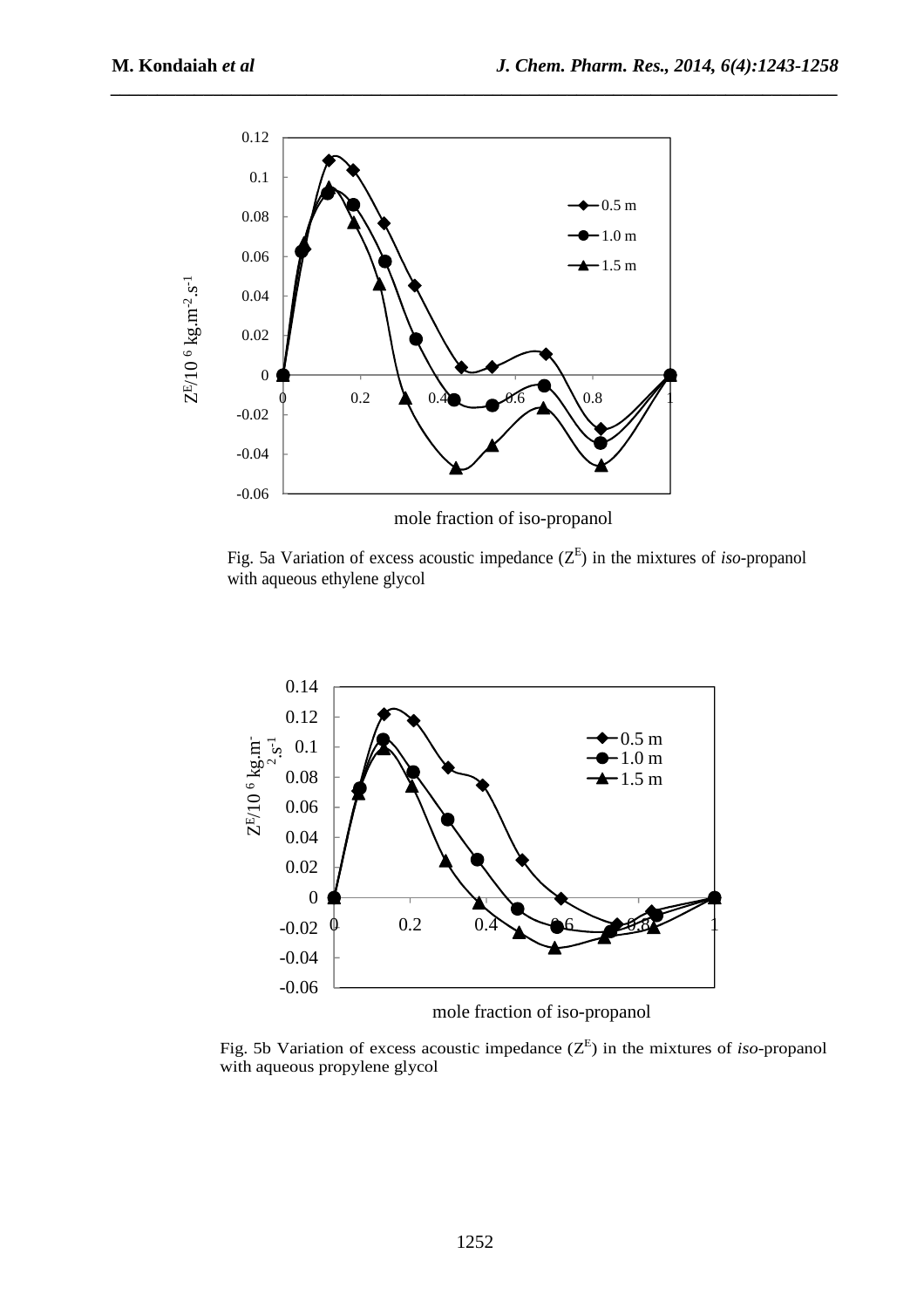

Fig. 6a Variation of excess molar volume ( $V_{m}^{E}$ ) in the mixtures of *iso*-propanol with aqueous ethylene glycol



mole fraction of iso-propanol

Fig. 6b Variation of excess molar volume ( $V_{m}^{E}$ ) in the mixtures of *iso*-propanol with aqueous propylene glycol glycol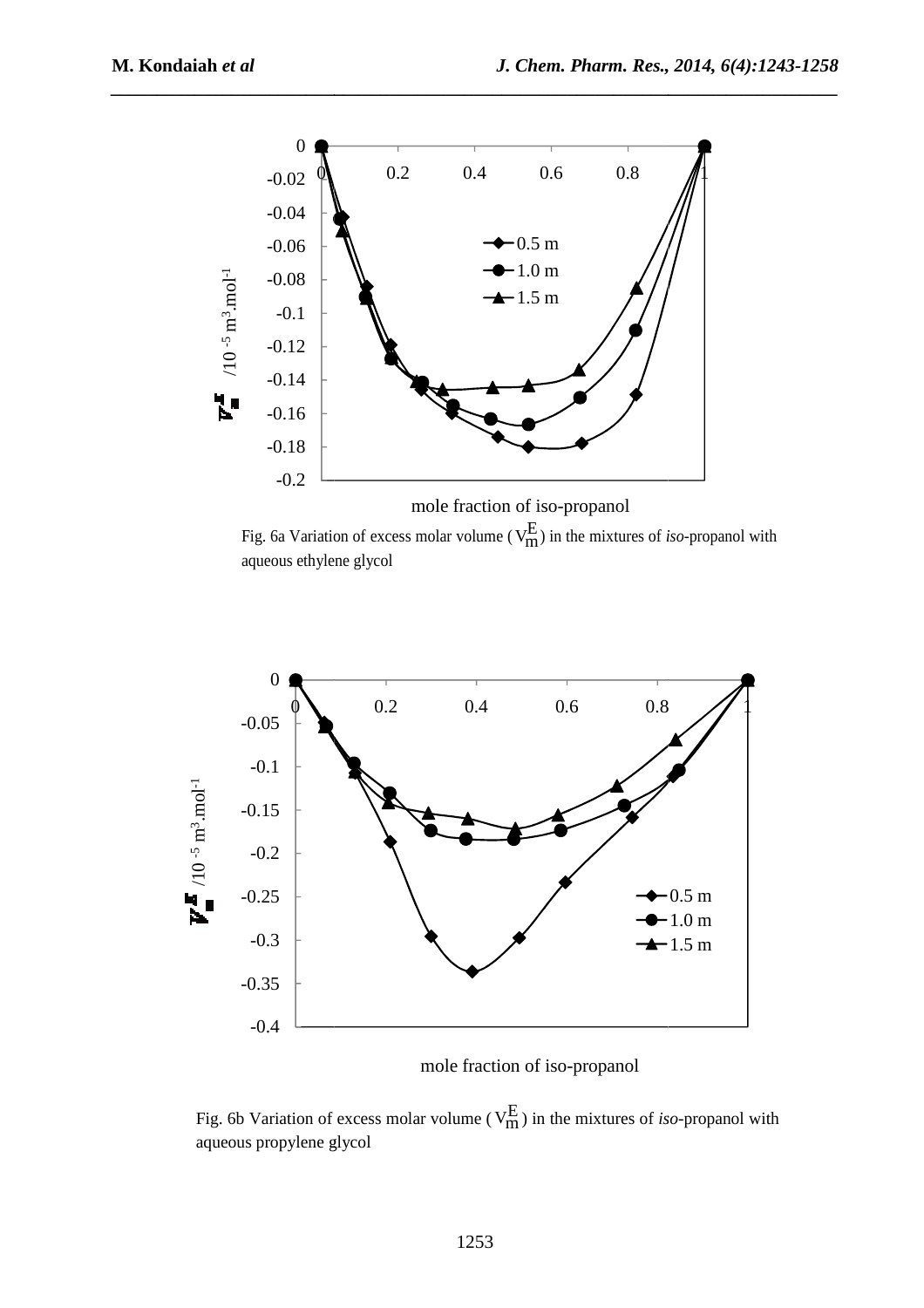The calculated deviation/excess properties have been fitted to Redlich-Kister [36] type polynomial equation.

$$
Y^{E} = x(1-x)\sum A_{i}(1-2x)^{i}
$$
 (1)

*\_\_\_\_\_\_\_\_\_\_\_\_\_\_\_\_\_\_\_\_\_\_\_\_\_\_\_\_\_\_\_\_\_\_\_\_\_\_\_\_\_\_\_\_\_\_\_\_\_\_\_\_\_\_\_\_\_\_\_\_\_\_\_\_\_\_\_\_\_\_\_\_\_\_\_\_\_\_*

where  $Y^E$  is  $\Delta u$ ,  $V_m^E$ ,  $L_f^E$  and  $Z^E$ . The subscript 'i' in the summation of the above equation takes values from 0 to 4. ∆k<sup>s</sup> data have been fitted to Redlich-Kister type polynomial with volume fraction instead of mole fraction in the polynomial.

**Table 6 Coefficients Ai of Redlich-Kister type polynomial equation and the corresponding standard deviations, σ of all the systems under investigation** 

| <b>Property</b>                                                        | $A_0$     | A <sub>1</sub> | A <sub>2</sub>                 | $A_3$      | $A_4$      | σ      |
|------------------------------------------------------------------------|-----------|----------------|--------------------------------|------------|------------|--------|
|                                                                        |           |                | 0.5 m aqueous ethylene glycol  |            |            |        |
| $\Delta$ u/m.s <sup>-1</sup>                                           | 210.12    | 95.05          | 981.43                         | 1631.91    | $-1282.88$ | 4.08   |
| $\Delta k_s / 10^{-10}$ Pa <sup>-1</sup>                               | $-5.0636$ | 1.8797         | $-7.1603$                      | $-18.4747$ | 19.1033    | 0.0345 |
| $L_{\rm f}^{\rm E}$ /10 <sup>-10</sup> m                               | $-0.1622$ | 0.0398         | $-0.3737$                      | $-0.6446$  | 0.6828     | 0.0014 |
| $Z^{E}/10^{6}$ kg.m <sup>-2</sup> .s <sup>-1</sup>                     | 0.0111    | 0.0524         | 1.1828                         | 1.5893     | $-1.3471$  | 0.0033 |
| $V_{m}^{\rm E}$ /10 <sup>-5</sup> m <sup>3</sup> .mol <sup>-1</sup>    | $-0.7059$ | 0.1124         | $-0.5626$                      | 0.1402     | 0.2190     | 0.0014 |
|                                                                        |           |                | 1.0 m aqueous ethylene glycol  |            |            |        |
| $\frac{\Delta u/m.s^{-1}}{\Delta k_s/10^{-10} Pa^{-1}}$                | 123.37    | 16.76          | 1005.69                        | 1618.75    | -1197.56   | 3.60   |
|                                                                        | -4.4013   | 1.9079         | $-7.3033$                      | $-16.9000$ | 16.8387    | 0.0373 |
| $L_{f}^{E}$ /10 <sup>-10</sup> m                                       | $-0.1325$ | 0.0441         | $-0.3586$                      | $-0.6218$  | 0.6065     | 0.0016 |
| $Z^{E}/10^{6}$ kg.m <sup>-2</sup> .s <sup>-1</sup>                     | $-0.0631$ | 0.0165         | 0.9756                         | 1.5506     | $-0.8924$  | 0.0024 |
| $V_{m}^{\text{E}}$ /10 <sup>-5</sup> m <sup>3</sup> .mol <sup>-1</sup> | $-0.6580$ | 0.0094         | $-0.3407$                      | $-0.1768$  | 0.0909     | 0.0029 |
|                                                                        |           |                | 1.5 m aqueous ethylene glycol  |            |            |        |
| $\Delta u/m.s^{-1}$                                                    | 33.18     | $-215.77$      | 1046.92                        | 2156.45    | $-1187.70$ | 5.69   |
| $\Delta k_s / 10^{-10}$ Pa <sup>-1</sup>                               | $-3.5343$ | 3.7078         | $-9.1223$                      | $-22.0611$ | 20.1300    | 0.0300 |
| $L_{f}^{E}$ /10 <sup>-10</sup> m                                       | $-0.0915$ | 0.1236         | $-0.4463$                      | $-0.8513$  | 0.7551     | 0.0014 |
| $Z^{E}/10^{6}$ kg.m <sup>-2</sup> .s <sup>-1</sup>                     | $-0.1830$ | $-0.2347$      | 1.2328                         | 2.1819     | $-1.2404$  | 0.0048 |
| $V_{m}^{\rm E}$ /10 <sup>-5</sup> m <sup>3</sup> .mol <sup>-1</sup>    | $-0.5758$ | $-0.0364$      | $-0.5929$                      | $-0.3950$  | 0.6486     | 0.0019 |
|                                                                        |           |                | 0.5 m aqueous propylene glycol |            |            |        |
| $\frac{\Delta u/m.s^{-1}}{\Delta k_s/10^{-10} Pa^{-1}}$                | 138.23    | 451.26         | 820.41                         | 445.50     | $-126.76$  | 4.63   |
|                                                                        | $-4.7483$ | $-3.3498$      | $-3.3682$                      | 0.4188     | $-1.3174$  | 0.0304 |
| $L_{f}^{E}$ /10 <sup>-10</sup> m                                       | $-0.1663$ | $-0.1518$      | $-0.1955$                      | $-0.0391$  | 0.0239     | 0.002  |
| $Z^{E}/10^{6}$ kg.m <sup>-2</sup> .s <sup>-1</sup>                     | 0.1055    | 0.6608         | 0.4669                         | 0.0697     | 0.3986     | 0.0075 |
| $V_{m}^{\text{E}}$ /10 <sup>-5</sup> m <sup>3</sup> .mol <sup>-1</sup> | $-1.2103$ | $-1.0009$      | 0.9133                         | 1.8521     | $-0.8428$  | 0.0117 |
|                                                                        |           |                | 1.0 m aqueous propylene glycol |            |            |        |
| $\frac{\Delta u/m.s^{-1}}{\Delta k_s/10^{-10} Pa^{-1}}$                | 84.7      | 328.38         | 732.46                         | 571.32     | 27.74      | 3.45   |
|                                                                        | $-4.3311$ | $-2.0092$      | $-3.9813$                      | $-1.2512$  | $-0.3210$  | 0.0260 |
| $L_f^{\text{E}}$ /10 <sup>-10</sup> m                                  | $-0.1313$ | $-0.1086$      | $-0.1979$                      | $-0.0909$  | $-0.0186$  | 0.0009 |
| $Z^{E}/10^{6}$ kg.m <sup>-2</sup> .s <sup>-1</sup>                     | $-0.0393$ | 0.3650         | 0.6475                         | 0.5140     | 0.2500     | 0.0039 |
| $V_{m}^{\rm E}$ /10 <sup>-5</sup> m <sup>3</sup> .mol <sup>-1</sup>    | $-0.7360$ | $-0.1580$      | $-0.1432$                      | 0.2879     | $-0.0686$  | 0.0033 |
|                                                                        |           |                | 1.5 m aqueous propylene glycol |            |            |        |
| $\Delta$ u/m.s <sup>-1</sup>                                           | 29.58     | 228.11         | 545.07                         | 670.60     | 416.84     | 4.44   |
| $\Delta k_s/10^{-10}$ Pa <sup>-1</sup>                                 | $-3.8521$ | $-1.1658$      | -4.1411                        | $-2.9673$  | $-0.4322$  | 0.0248 |
| $L^{\boxminus}$<br>$/10^{-10}$ m                                       | $-0.1095$ | $-0.0663$      | $-0.1941$                      | $-0.1718$  | $-0.0364$  | 0.0013 |
| $Z^{E}/10^{6}$ kg.m <sup>-2</sup> .s <sup>-1</sup>                     | $-0.1137$ | 0.1829         | 0.7046                         | 0.8802     | 0.1785     | 0.0052 |
| $V_{m}^{\text{E}}$ /10 <sup>-5</sup> m <sup>3</sup> .mol <sup>-1</sup> | $-0.6563$ | $-0.1286$      | $-0.1946$                      | $-0.3179$  | 0.2602     | 0.0051 |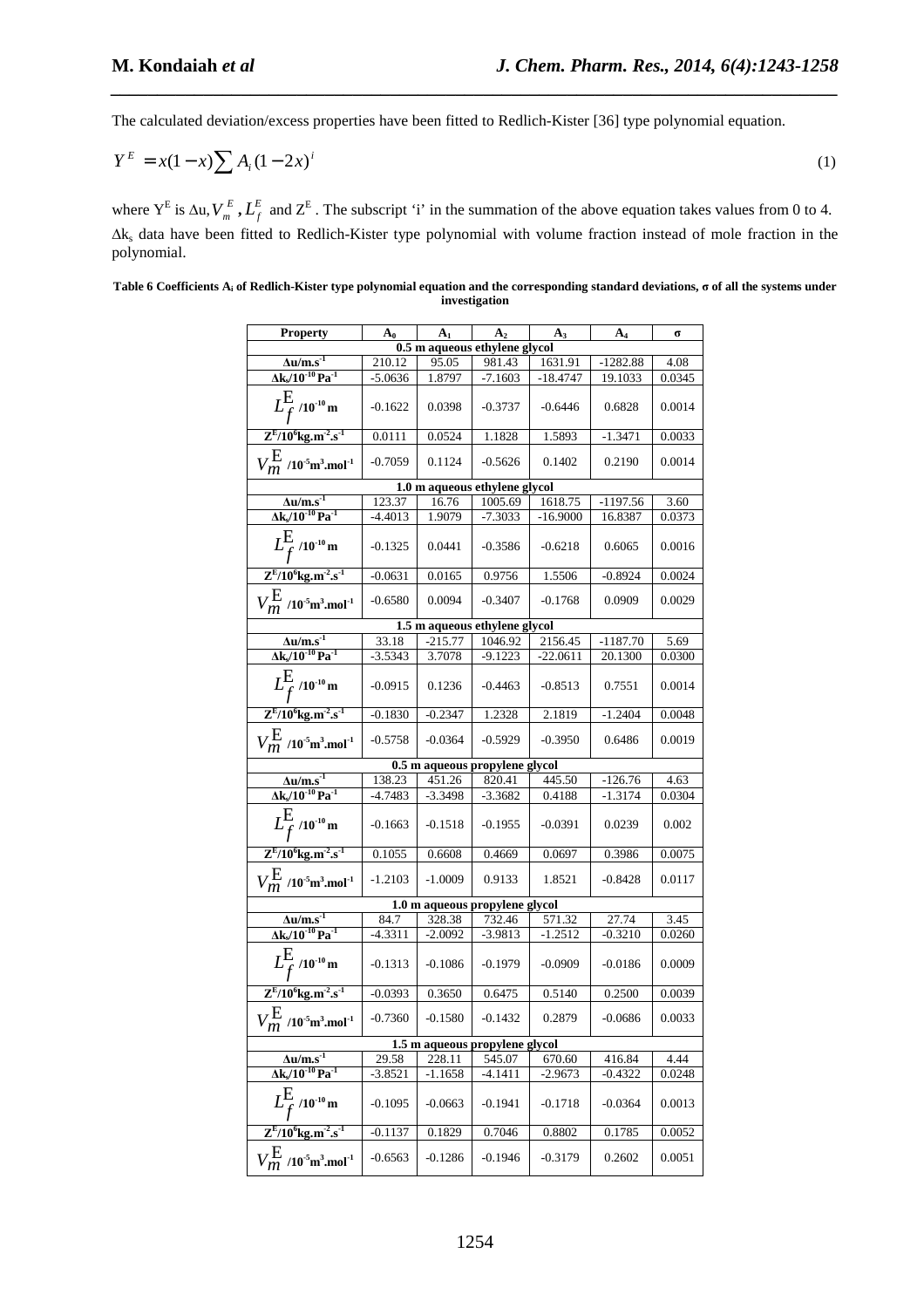$$
\Delta k_s = \Phi(1 - \Phi) \sum A_i (1 - 2\Phi)^i
$$
 (2)

The values of coefficients  $A_i$  ( $A_0$ , $A_1$ , $A_2$ , $A_3$  and  $A_4$ ) in the above equations (Eq. (1) and Eq. (2)) have been determined using the least square method and are compiled in Table 6 along with the standard deviations  $\sigma(Y^E)$ calculated using the expression.

$$
\sigma(Y^{E}) = \left[\sum_{\text{exp}} (Y_{\text{exp}}^{E} - Y_{\text{cal}}^{E})^{2} / (m - n)\right]^{1/2}
$$
\n(3)

where 'm' is the total number of experimental points  $(=11)$  and 'n' is the number of coefficients  $(=5)$  in the Eq. (1).

From the above discussion it is observed that strength of interaction is more in *iso*-propanol + 0.5 m aqueous ethylene/propylene glycol compared to other two molalities. When compared to glycols strength of interaction is predominant in *iso*-propanol + propylene glycol.

In the present study, theoretical sound velocities using Nomoto, Van Dael and Impedance relations (detailed discussion on these theories is discussed in our previous papers [21,22]) have been evaluated by considering aqueous ethylene/propylene glycol as one component and *iso*-propanol as the other component in the present mixtures. The obtained theoretical values and corresponding percentage deviations are summarized in Tables 7 and 8. From these tables it can be observed that deviation of theoretical values of sound velocities from experimental values is marked in the region where *iso*-propanol concentration is low. This implies that non-ideal behaviour of the system is predominant in this region, suggesting that specific interactions are operative in this low *iso*-propanol concentration region [37,38].

The experimental data of ultrasonic velocity have been fitted to a polynomial it describe the ultrasonic velocity data quantitatively as well as qualitatively even in the specific interaction predominant region where non-ideal behaviour of the system is noticed.

The polynomial equation is [39]

$$
f(x) = u(x) = \sum a_k x^k
$$
\n(4)

where k in the summation assumes values from 0 to 4, x is the mole fraction of the *iso*-propanol and  $a_k$  is constant coefficient to be determined using numerical methods. The root mean square deviation (RMSD) (*σ*) corresponding to sound velocity values calculated using the polynomial equation (4) from their experimental values has been evaluated using the relation:

$$
\sigma = \left\{ \sum (u_E - u_P)^2 / n \right\}^{1/2}
$$
 (5)

where  $u_{E}$  is the experimental sound velocity,  $u_{P}$  is the calculated sound velocity from the polynomial equation  $f(x)$ and n is the number of mole fractions at which experimental and theoretical velocities have been determined. These RMSD values (are small) and coefficients obtained from equation (5) are presented in Table 9.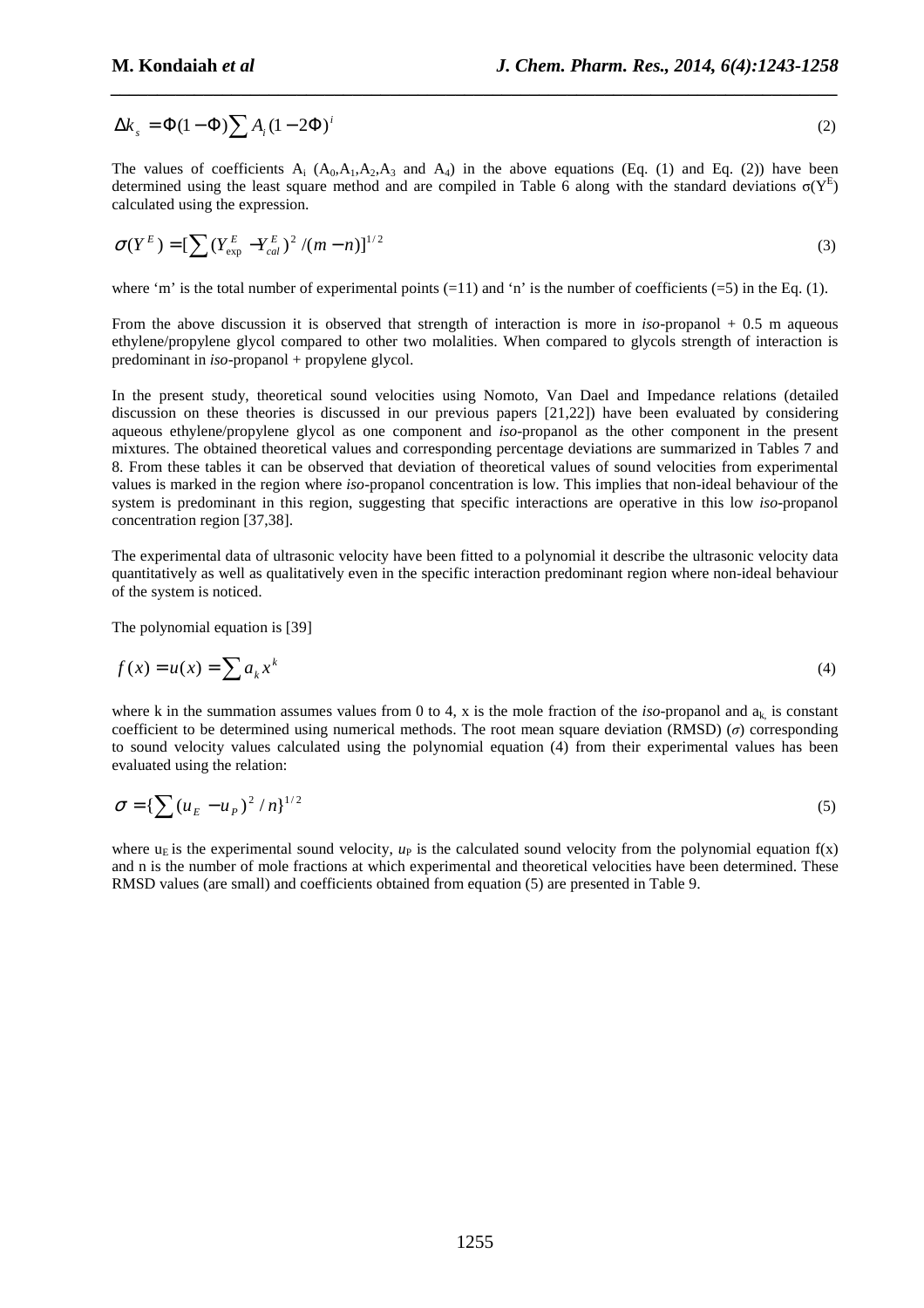| $\mathbf x$                   | $\mathbf{U}_\mathbf{N}$ | $\mathbf{U}_{\mathbf{V}}$     | $\mathbf{U}_{\text{Imp}}$ | $\overline{\frac{9}{6}}\overline{U}_{N}$ | $\%$ U <sub>V</sub> | $\overline{\mathcal{H}}_0 U_{Imp}$ |  |  |
|-------------------------------|-------------------------|-------------------------------|---------------------------|------------------------------------------|---------------------|------------------------------------|--|--|
| 0.5 m aqueous ethylene glycol |                         |                               |                           |                                          |                     |                                    |  |  |
| 0.0000                        | 1539.87                 | 1539.87                       | 1539.84                   | 0.00                                     | 0.00                | 0.00                               |  |  |
| 0.0560                        | 1490.76                 | 1506.64                       | 1520.91                   | $-6.05$                                  | $-5.05$             | $-4.15$                            |  |  |
| 0.1186                        | 1442.44                 | 1471.21                       | 1499.16                   | $-10.63$                                 | $-8.85$             | $-7.12$                            |  |  |
| 0.1811                        | 1399.97                 | 1437.51                       | 1476.80                   | $-11.94$                                 | $-9.58$             | $-7.11$                            |  |  |
| 0.2606                        | 1352.77                 | 1396.88                       | 1447.38                   | $-12.08$                                 | $-9.22$             | $-5.93$                            |  |  |
| 0.3402                        | 1311.78                 | 1358.51                       | 1416.76                   | $-11.37$                                 | $-8.21$             | $-4.28$                            |  |  |
| 0.4604                        | 1259.28                 | 1304.49                       | 1368.19                   | $-10.07$                                 | $-6.84$             | $-2.29$                            |  |  |
| 0.5399                        | 1229.55                 | 1271.13                       | 1334.40                   | $-9.17$                                  | $-6.10$             | $-1.42$                            |  |  |
| 0.6793                        | 1184.88                 | 1216.66                       | 1271.65                   | $-8.37$                                  | $-5.91$             | $-1.66$                            |  |  |
| 0.8212                        | 1147.10                 | 1165.91                       | 1202.76                   | $-1.98$                                  | $-0.38$             | 2.77                               |  |  |
| 1.0000                        | 1107.80                 | 1107.80                       | 1107.80                   | 0.00                                     | 0.00                | 0.00                               |  |  |
|                               |                         | 1.0 m aqueous ethylene glycol |                           |                                          |                     |                                    |  |  |
| 0.0000                        | 1547.40                 | 1547.40                       | 1547.36                   | 0.00                                     | 0.00                | 0.00                               |  |  |
| 0.0477                        | 1504.22                 | 1518.41                       | 1531.06                   | $-5.56$                                  | $-4.67$             | $-3.88$                            |  |  |
| 0.1148                        | 1450.64                 | 1479.48                       | 1507.49                   | $-9.46$                                  | $-7.66$             | $-5.91$                            |  |  |
| 0.1816                        | 1404.17                 | 1442.71                       | 1483.27                   | $-10.90$                                 | $-8.46$             | $-5.88$                            |  |  |
| 0.2634                        | 1354.83                 | 1400.16                       | 1452.54                   | $-11.25$                                 | $-8.28$             | $-4.85$                            |  |  |
| 0.3433                        | 1313.17                 | 1361.01                       | 1421.29                   | $-9.93$                                  | $-6.64$             | $-2.51$                            |  |  |
| 0.4416                        | 1269.01                 | 1315.82                       | 1381.10                   | $-8.48$                                  | $-5.10$             | $-0.40$                            |  |  |
| 0.5404                        | 1230.96                 | 1273.39                       | 1338.60                   | $-8.13$                                  | $-4.97$             | $-0.10$                            |  |  |
| 0.6746                        | 1187.23                 | 1220.03                       | 1277.19                   | $-7.71$                                  | $-5.16$             | $-0.72$                            |  |  |
| 0.8198                        | 1147.92                 | 1167.22                       | 1205.46                   | $-2.02$                                  | $-0.37$             | 2.89                               |  |  |
| 1.0000                        | 1107.80                 | 1107.80                       | 1107.80                   | 0.00                                     | $0.00\,$            | 0.00                               |  |  |
|                               |                         | 1.5 m aqueous ethylene glycol |                           |                                          |                     |                                    |  |  |
| 0.0000                        | 1553.80                 | 1553.80                       | 1553.83                   | 0.00                                     | 0.00                | 0.00                               |  |  |
| 0.0540                        | 1504.42                 | 1520.50                       | 1535.10                   | $-6.01$                                  | $-5.00$             | $-4.09$                            |  |  |
| 0.1186                        | 1452.54                 | 1482.53                       | 1512.06                   | $-9.82$                                  | $-7.96$             | $-6.13$                            |  |  |
| 0.1828                        | 1407.39                 | 1446.68                       | 1488.44                   | $-10.51$                                 | $-8.01$             | $-5.35$                            |  |  |
| 0.2486                        | 1366.60                 | 1411.73                       | 1463.47                   | $-10.24$                                 | $-7.27$             | $-3.87$                            |  |  |
| 0.3162                        | 1329.51                 | 1377.58                       | 1436.95                   | $-7.79$                                  | $-4.45$             | $-0.34$                            |  |  |
| 0.4468                        | 1268.86                 | 1316.16                       | 1383.08                   | $-7.09$                                  | $-3.63$             | 1.27                               |  |  |
| 0.5401                        | 1232.58                 | 1275.59                       | 1342.31                   | $-7.05$                                  | $-3.81$             | 1.22                               |  |  |
| 0.6723                        | 1188.88                 | 1222.28                       | 1280.96                   | $-7.18$                                  | $-4.57$             | 0.01                               |  |  |
| 0.8222                        | 1147.78                 | 1167.07                       | 1205.77                   | $-1.22$                                  | 0.44                | 3.77                               |  |  |
| 1.0000                        | 1107.80                 | 1107.80                       | 1107.80                   | 0.00                                     | 0.00                | 0.00                               |  |  |

Table 7 Theoretical values of ultrasonic velocity and percentage error with mole fraction, x of *iso*-propanol in aqueous ethylene glycol **solution at 308.15 K** 

*\_\_\_\_\_\_\_\_\_\_\_\_\_\_\_\_\_\_\_\_\_\_\_\_\_\_\_\_\_\_\_\_\_\_\_\_\_\_\_\_\_\_\_\_\_\_\_\_\_\_\_\_\_\_\_\_\_\_\_\_\_\_\_\_\_\_\_\_\_\_\_\_\_\_\_\_\_\_*

Table 8 Theoretical values of ultrasonic velocity and percentage error with mole fraction, x of *iso*-propanol in aqueous propylene glycol **solution at 308.15 K** 

| $\mathbf x$ | $\mathbf{U}_\mathbf{N}$        | $\mathbf{U}_{\mathbf{v}}$ | $U_{Imp}$                      | $\%$ U <sub>N</sub> | $\%$ U <sub>V</sub> | $\%$ U <sub>Imp</sub> |  |  |  |  |
|-------------|--------------------------------|---------------------------|--------------------------------|---------------------|---------------------|-----------------------|--|--|--|--|
|             | 0.5 m aqueous propylene glycol |                           |                                |                     |                     |                       |  |  |  |  |
| 0.0000      | 1542.40                        | 1542.40                   | 1542.36                        | 0.00                | 0.00                | 0.00                  |  |  |  |  |
| 0.0635      | 1494.23                        | 1504.47                   | 1520.70                        | $-6.06$             | $-5.41$             | $-4.39$               |  |  |  |  |
| 0.1314      | 1447.78                        | 1466.01                   | 1496.83                        | $-10.32$            | $-9.20$             | $-7.29$               |  |  |  |  |
| 0.2092      | 1400.06                        | 1424.38                   | 1468.53                        | $-10.96$            | $-9.41$             | $-6.60$               |  |  |  |  |
| 0.2996      | 1350.83                        | 1378.98                   | 1434.31                        | $-10.57$            | $-8.70$             | $-5.04$               |  |  |  |  |
| 0.3904      | 1307.06                        | 1336.31                   | 1398.38                        | $-9.28$             | $-7.25$             | $-2.94$               |  |  |  |  |
| 0.4948      | 1262.58                        | 1290.50                   | 1355.02                        | $-7.44$             | $-5.39$             | $-0.66$               |  |  |  |  |
| 0.5966      | 1224.26                        | 1248.85                   | 1310.46                        | $-5.93$             | $-4.04$             | 0.69                  |  |  |  |  |
| 0.7442      | 1175.93                        | 1193.15                   | 1241.46                        | $-4.30$             | $-2.90$             | 1.03                  |  |  |  |  |
| 0.8345      | 1149.88                        | 1161.52                   | 1196.44                        | $-3.07$             | $-2.09$             | 0.85                  |  |  |  |  |
| 1.0000      | 1107.80                        | 1107.80                   | 1107.80                        | 0.00                | 0.00                | 0.00                  |  |  |  |  |
|             |                                |                           | 1.0 m aqueous propylene glycol |                     |                     |                       |  |  |  |  |
| 0.0000      | 1560.67                        | 1560.67                   | 1560.68                        | 0.00                | 0.00                | 0.00                  |  |  |  |  |
| 0.0677      | 1507.07                        | 1518.03                   | 1536.64                        | $-6.27$             | $-5.59$             | $-4.43$               |  |  |  |  |
| 0.1287      | 1463.47                        | 1481.65                   | 1514.32                        | $-9.55$             | $-8.42$             | $-6.40$               |  |  |  |  |
| 0.2078      | 1412.61                        | 1437.12                   | 1484.41                        | $-9.99$             | $-8.43$             | $-5.42$               |  |  |  |  |
| 0.2986      | 1360.93                        | 1389.33                   | 1448.65                        | $-9.43$             | $-7.54$             | $-3.59$               |  |  |  |  |
| 0.3762      | 1321.55                        | 1351.04                   | 1416.80                        | $-8.46$             | $-6.42$             | $-1.87$               |  |  |  |  |
| 0.4822      | 1273.74                        | 1302.15                   | 1371.25                        | $-6.78$             | $-4.70$             | 0.36                  |  |  |  |  |
| 0.5860      | 1232.55                        | 1257.71                   | 1324.18                        | $-5.65$             | $-3.73$             | 1.36                  |  |  |  |  |
| 0.7268      | 1183.93                        | 1202.23                   | 1256.07                        | $-4.40$             | $-2.92$             | 1.43                  |  |  |  |  |
| 0.8477      | 1147.66                        | 1158.47                   | 1193.26                        | $-2.74$             | $-1.82$             | 1.12                  |  |  |  |  |
| 1.0000      | 1107.80                        | 1107.80                   | 1107.80                        | 0.00                | 0.00                | 0.00                  |  |  |  |  |
|             |                                |                           | 1.5 m aqueous propylene glycol |                     |                     |                       |  |  |  |  |
| 0.0000      | 1575.07                        | 1575.07                   | 1575.12                        | 0.00                | 0.00                | 0.00                  |  |  |  |  |
| 0.0643      | 1522.19                        | 1532.77                   | 1551.61                        | $-5.94$             | $-5.29$             | $-4.13$               |  |  |  |  |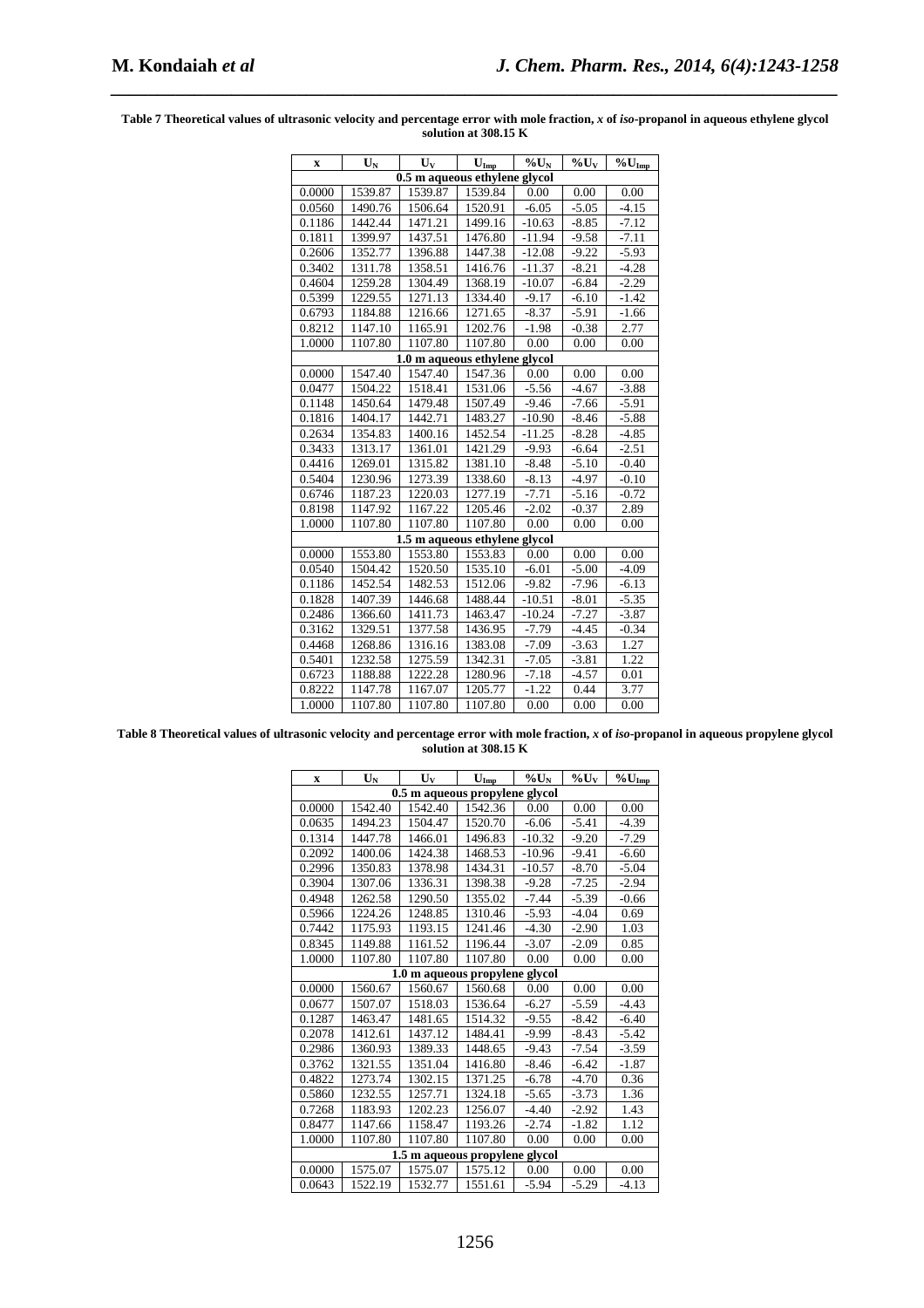| 0.1310 | 1472.80 | 1491.35 | 1526.47 | $-9.15$ | $-8.01$ | $-5.84$ |
|--------|---------|---------|---------|---------|---------|---------|
| 0.2049 | 1423.65 | 1448.14 | 1497.67 | $-9.28$ | $-7.72$ | $-4.56$ |
| 0.2934 | 1371.32 | 1399.74 | 1461.81 | $-7.98$ | $-6.07$ | $-1.91$ |
| 0.3811 | 1325.37 | 1355.01 | 1424.70 | $-7.10$ | $-5.02$ | $-0.14$ |
| 0.4862 | 1276.77 | 1305.20 | 1378.01 | $-6.10$ | $-4.01$ | 1.34    |
| 0.5802 | 1238.31 | 1263.77 | 1334.06 | $-5.08$ | $-3.13$ | 2.26    |
| 0.7104 | 1191.47 | 1210.72 | 1269.43 | $-3.95$ | $-2.40$ | 2.34    |
| 0.8402 | 1150.92 | 1162.24 | 1200.25 | $-2.78$ | $-1.82$ | 1.39    |
| 1.0000 | 1107.80 | 1107.80 | 1107.80 | 0.00    | 0.00    | 0.00    |

**Table 9 Coefficients and root mean square deviation (RMSD),** *σ* **of ultrasonic velocity;** *u* **calculated using polynomial equation f(x)** 

| a <sub>0</sub>                 | a <sub>1</sub> | a <sub>2</sub> | a <sub>3</sub> | a4         | $\sigma$ /m.s <sup>-1</sup> |  |  |  |  |  |
|--------------------------------|----------------|----------------|----------------|------------|-----------------------------|--|--|--|--|--|
| 0.5 m aqueous ethylene glycol  |                |                |                |            |                             |  |  |  |  |  |
| 1549.14                        | 879.88         | $-4728.03$     | 5714.53        | $-2313.22$ | 14.61                       |  |  |  |  |  |
| 1.0 m aqueous ethylene glycol  |                |                |                |            |                             |  |  |  |  |  |
| 1559.06                        | 734.17         | $-4627.32$     | 5980.34        | $-2543.88$ | 14.44                       |  |  |  |  |  |
| 1.5 m aqueous ethylene glycol  |                |                |                |            |                             |  |  |  |  |  |
| 1569.71                        | 641.31         | $-4753.47$     | 6534.41        | $-2891.55$ | 20.08                       |  |  |  |  |  |
| 0.5 m aqueous propylene glycol |                |                |                |            |                             |  |  |  |  |  |
| 1545.36                        | 1080.49        | $-5918.01$     | 7638.12        | $-3239.98$ | 5.69                        |  |  |  |  |  |
| 1.0 m aqueous propylene glycol |                |                |                |            |                             |  |  |  |  |  |
| 1566.85                        | 892.66         | $-5533.1$      | 7385.8         | $-3207.46$ | 7.07                        |  |  |  |  |  |
| 1.5 m aqueous propylene glycol |                |                |                |            |                             |  |  |  |  |  |
| 1583.91                        | 744.02         | $-5311.83$     | 7361.89        | $-3273.46$ | 9.41                        |  |  |  |  |  |

#### **CONCLUSION**

(i) The mixtures of *iso*-propanol with aqueous ethylene glycol and aqueous propylene glycol with three different molalities 0.5 m, 1.0 m and 1.5 m have been prepared at 308.15 K.

(i)From the experimental results deviation/excess properties like deviation in ultrasonic velocity, deviation in isentropic compressibility, excess free length, excess molar volume and excess acoustic impedance are evaluated and these properties have been fitted to Redlich-Kister type polynomial.

(ii) The positive and negative deviation/excess properties are attributed to strong specific interactions such as formation hydrogen bond, dipole-dipole interactions and geometrical fitting of smaller entities in to larger entities.

(iii) The strength of interaction is predominant in case of propylene glycol compared to ethylene glycol in *iso*propanol solution. On comparison of molalities, interaction is more in 0.5 m aqueous glycol with *iso*-propanol compared other two molalities.

(iv) Besides, the measured values of ultrasonic velocity for all the investigated solutions compared with the theoretically estimated values using different empirical relations such as Nomoto, Van Dael and Vangeels ideal mixing relation and Impedance dependence relation.

#### **REFERENCES**

[1] V Kannapan; SC Vinayagam. *Indian J. of Pure and App. Phy.,* **2006**, 44, 670-676.

- [2] B Voleišiene; D Rutkūniené. *Ultragarsas*., **2007**, 62, 41-45.
- [3] A Awasthi; M Rastogi; JP Shukla. *Fluid Phase Equi*., **2004**, 215, 119-127.
- [4] B Jacobson. *J. Chem. Phys*., **1952**, 20, 927.
- [5] RJ Lageman; WS Dunbar. *J. Phys. Chem*., **1945**, 49, 428-436.
- [6] V Kannappan; VS Chidambara. *Indian J of Pure App Phy*, **2007**, 45, 143-150.
- [7] F Franks; JE Desnoyers. *Water Sci. Rev*., **1985**, 1, 175.
- [8] F Franks; DJ Read. Water, a comprehensive treatise. Vol.2, Plenum Press, New York. **1973**.
- [9] G Ravichandran. *Indian J. Phys*., **2002**, 76, 277-282.
- [10] GV Rama Rao; AV Sarma; C Rambabu. *Indian J. Pure & Appl. Phys*., **2004**, 42, 820-826.
- [11] T Satyanarayana Rao; N Veeraiah; C Rambabu. *Indian J. Pure & Appl. Phys*., **2002**, 40, 850-856.
- [12] M Sakurai. *J. Chem. Eng. Data*., **1991**, 36, 424-427.
- [13] A Pal; W Singh. *J. Chem. Eng. Data*., **1997**, 42, 234-237.
- [14] SR Kanhekar; P Pawar; GK Bichille. *Ind. J Pure & Applied Phys*., **2010**, 48, 95-99.
- [15] S Thirumaran; K Sathish. *Research J. of Chem. Sci*., **2011**, 1, 63-71.
- [16] W Peiming; JJ Kosinski; A Anderko; RD Springer; MM Lencka; J Liu. *Ind. Eng. Chem. Res*., **2013**, 52, 15968- 15987.
- [17] MT Zafarani-Moattar; N Tohidifar. *Fluid Phase Equilib*., **2013**, 343, 43-57.